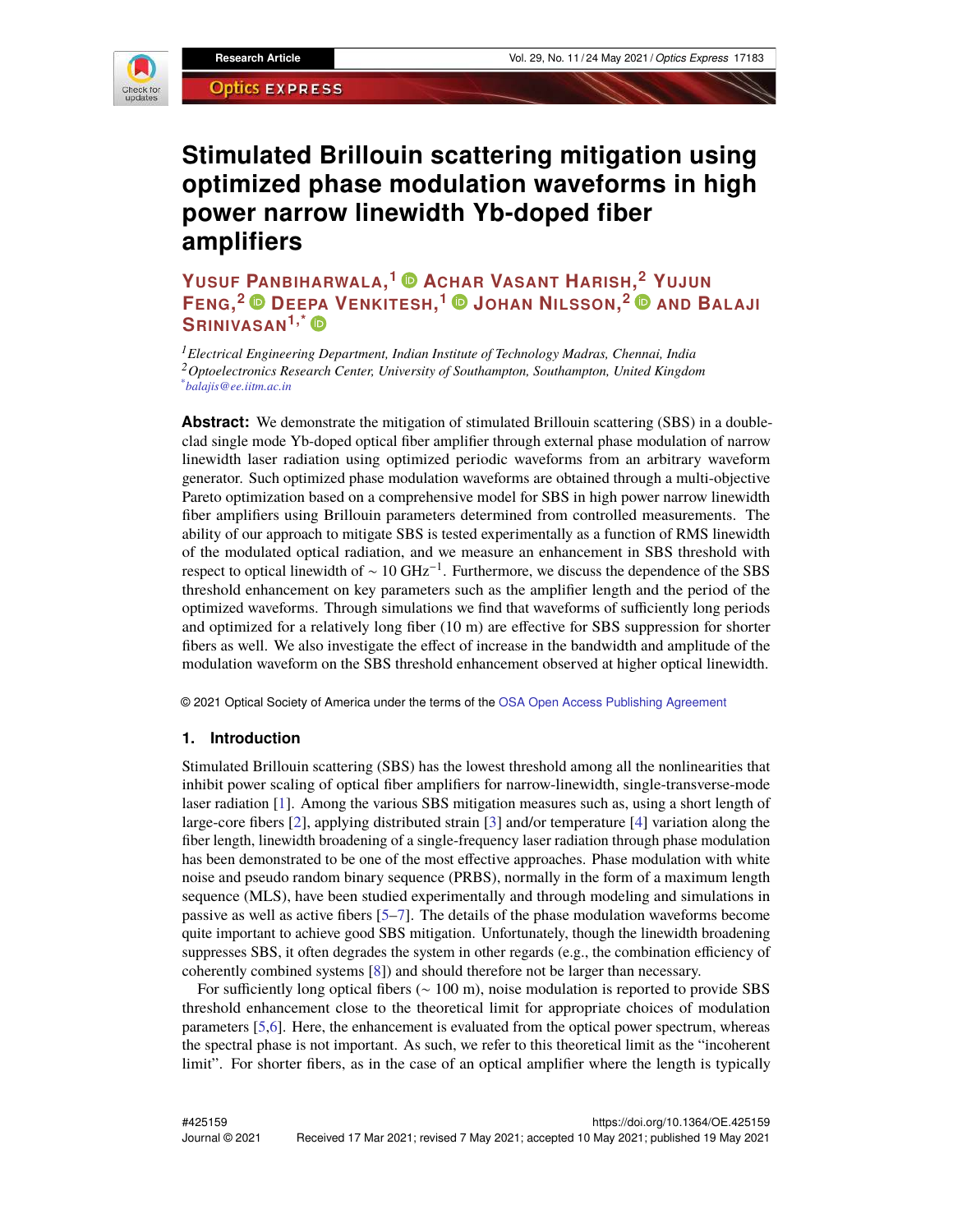in the range of 5 to 10 m, the enhancement in SBS threshold is reported to drop significantly from the incoherent limit  $[5-7]$  $[5-7]$ . We note that these lengths are comparable with the spatial beat period ( $L_B$ ) for light within the Brillouin linewidth ( $\Delta v_B = \Gamma_B/2\pi$ ) [\[6\]](#page-16-7). For example, a Brillouin linewidth of 45 MHz would correspond to spatial beat period of  $L_B = c/(n_{\text{eff}} \times \Delta v_B) = 4.6 \text{ m}$ . This drop is especially awkward when a short fiber is used to mitigate SBS. A similar drop in the enhancement efficiency has been reported for other formats such as PRBS, which is found to achieve slightly better results than noise modulation [\[5](#page-16-4)[,9\]](#page-16-8).

Although noise and PRBS modulation are straightforward to implement with off-the-shelf components, other waveforms may well allow for better SBS suppression. This has motivated further work on numerical optimization or guided by intuition and understanding of SBS. One approach is to target modulation waveforms that result in a nearly rectangular optical spectrum, whether discrete or continuous. This can be achieved through phase modulation with a sum of sines [\[10\]](#page-16-9), a numerically optimized waveform realized by an arbitrary waveform generator (AWG) [\[11\]](#page-16-10), or a parabolic function (corresponding to a linear chirp) [\[12\]](#page-17-0). In simulations of 9 m of passive fiber, phase modulation with a parabola was found to be better than noise and PRBS modulation, although the required large phase modulation amplitude may be difficult to realize in practice [\[12\]](#page-17-0). In experiments, waveforms numerically optimized to achieve rectangular spectra showed some advantage over MLS waveforms for spectral line spacing larger than the Brillouin linewidth [\[13\]](#page-17-1). However, their performance became comparable to MLS for smaller spectral line spacings, which are comparable to or smaller than the Brillouin linewidth (e.g., ∼ 45 MHz). Such line spacings are small enough for SBS cross-interactions and thus the spectral phase to be significant. Then, it becomes less clear if a rectangular optical spectrum should be preferred.

Another important aspect is that the scope for waveform optimization and the corresponding spectra that can be achieved for PRBS as well as noise modulation are heavily restricted by the small number of optimization variables. This has motivated work on numerical optimization with a much larger number of optimization variables. Such numerical optimization was previously carried out for passive fibers, wherein the Brillouin Stokes power vs. RMS linewidth tradeoff was optimized in the Pareto sense [\[14\]](#page-17-2). This means that no other waveforms were found for which the Pareto-objectives (e.g., the Stokes power and linewidth in this case) were simultaneously better. The optimization used a large number of variables (e.g., 40), corresponding to the equidistant sample points on a modulation waveform, which is strictly bandwidth-limited according to the Nyquist-Shannon sampling theorem. In simulations, such sample-optimized waveforms, where the amplitude of the sample points are optimized, produced significantly better results than that obtained using white-noise modulation. Another notable result in this study was that despite cross-interactions, the SBS suppression improved for smaller line-spacings down to 12.5 MHz, which was the smallest considered. The improvement at such narrow line-spacings seems to depend on the spectral phase, although this was not investigated. However, compared to long fibers and the incoherent limit, the enhancement for the shorter fiber lengths of primary interest for amplifiers remained worse than for longer fibers. Furthermore, except for our brief conference report [\[15\]](#page-17-3), numerical optimization with a large number of variables has not been investigated in amplifiers. For such optimization, the amplifier gain must also be modeled accurately since it contributes to the Brillouin Stokes power and leads to an effective length that is even shorter than the physical fiber length.

In this paper, we demonstrate the generation of sample-optimized periodic waveforms and their utility in mitigating SBS in high power narrow linewidth Yb-doped fiber amplifiers. To achieve this, we extend the model used in [\[5\]](#page-16-4) to include the gain induced by the Yb-ions and use Pareto-optimization to find the maximum signal output power for different optical linewidths and relative Stokes powers through simulations. The simulations use Brillouin parameters that we determine experimentally. We demonstrate SBS mitigation with optimized waveforms and compare the performance with that predicted by our simulations as well as with similar mitigation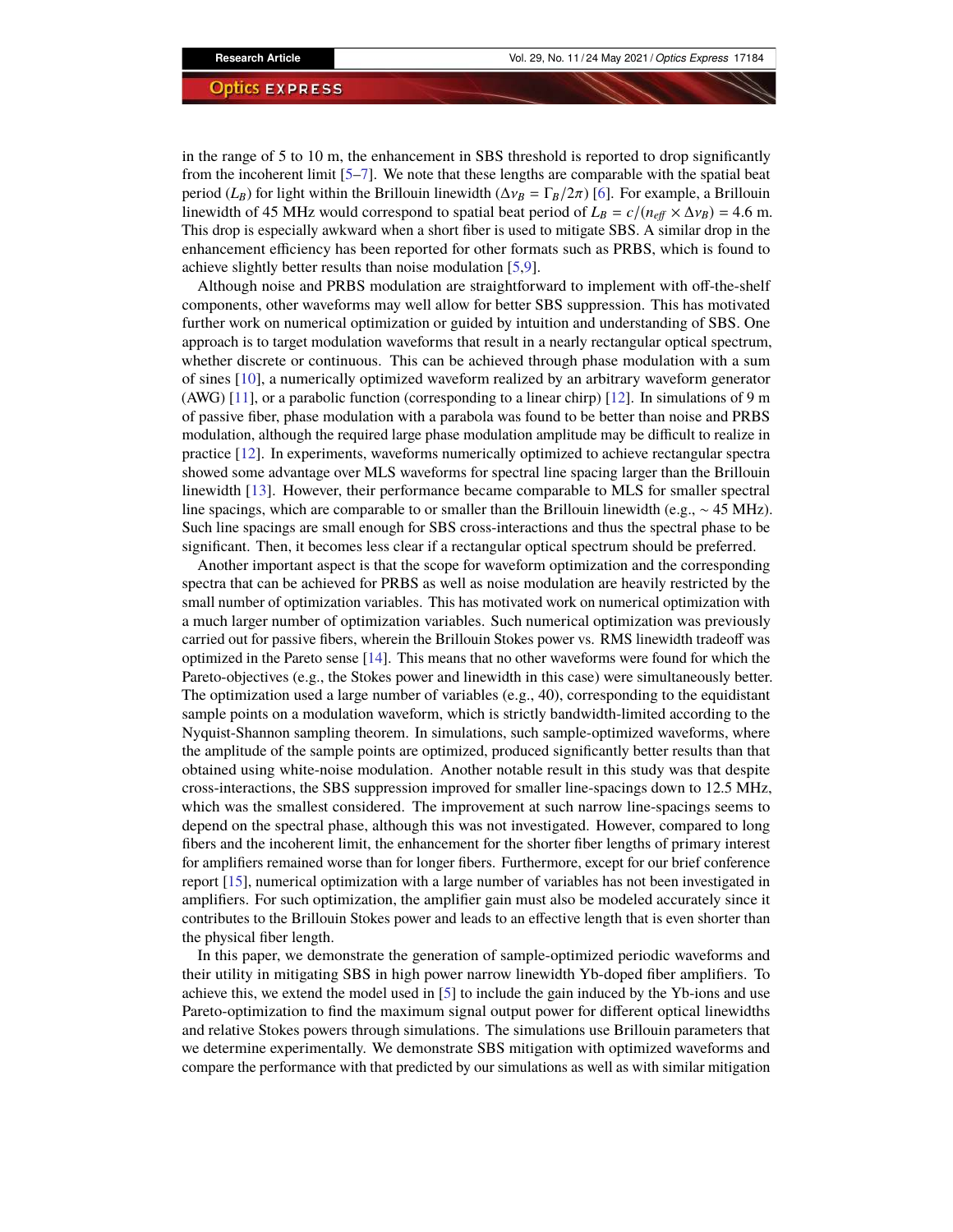using noise modulation. Experimentally, the optimized waveforms lead to better SBS threshold than with noise modulation. However, it is worse than in simulations, which we attribute in part to imperfect reproduction of the phase modulation waveform. We further investigate the robustness of optimized waveforms to perturbations or phase errors in the modulated waveform. In addition, through simulations, we investigate the dependence on fiber length, and find that even with optimized phase modulation in amplifiers, the enhancement factor degrades significantly for short fibers. On the other hand, waveforms of sufficiently long periods and optimized for long fiber are found to be as effective as those optimized for short fibers. Finally, we investigate the effect of a restricted modulation bandwidth (determined by the sampling frequency) and amplitude on the optimization. When the amplitude limit of the optimization samples increases from a range of  $2\pi(\pm\pi)$  to  $4\pi(\pm 2\pi)$ , the tradeoff between Stokes power and linewidth improves in some cases, so the Stokes power decreases for some optical linewidths. Improvements are also achieved by increasing the sampling frequency from 600 MHz to 1200 MHz for a constant amplitude of  $2\pi$ .

# **2. Modeling SBS in a fiber amplifier**

As discussed in the previous section, accurate modeling of our experimental setup is necessary to obtain optimized phase modulation waveforms. In this section, we briefly describe our experimental setup and its simulation model. A schematic diagram of the experimental setup used for studying the mitigation of SBS in a Yb-doped fiber amplifier is shown in Fig. [1.](#page-3-0) It comprises a 10 m long 5/130 µm (core/clad diameter) ytterbium (Yb)-doped polarization maintaining double clad fiber (Nufern PM-YDF-5/130-VIII) and is pumped at 915 nm. The pump absorption is estimated to be 0.52 dB/m based on fitting simulations to experimental measurements of pump leakage. This value agrees with the manufacturer's specification of  $0.6\pm0.1$  dB/m. Thus there is about 5.2 dB total pump absorption across the amplifier length. The length chosen for our work is 10 m as it gives acceptable pump absorption and also falls in the regime where a drop in the SBS threshold enhancement from the incoherent limit is reported. A DFB laser generates narrow linewidth ( $∼100$  kHz) light at 1064 nm, which is amplified to about 0.2 W by a pre-amplifier, whose output is used to seed the power amplifier. A lithium niobate phase modulator driven by a radio-frequency (RF) source is placed between the DFB laser and pre-amplifier to broaden the linewidth of the signal by applying the desired modulation waveforms. The power amplifier setup uses free-space components as we want to avoid SBS contributions from any passive fiber in an all-fiber setup. A polarization beam splitter (PBS) at the input end of isolator is used to measure the backward propagating Brillouin Stokes power. We measured the SBS threshold for the power amplifier to be about 2.9 W of output signal power for the case of un-modulated seed laser.

Next, we proceed with the discussion of numerical model for the high power amplifier. A complete time dynamic model for passive optical fibers has been reported in  $[5,16]$  $[5,16]$ . Zeringue et al. [\[5\]](#page-16-4) have used the model to investigate SBS suppression with phase modulation in a passive fiber. We use equations similar to  $[5]$  to describe the SBS and add gain terms to account for the amplification by Yb-ions [\[17\]](#page-17-5). Modeling of SBS in the presence of amplifier gain has also been reported in the literature  $[18–21]$  $[18–21]$ .

Our model captures the propagation of four waves in an Yb-doped double clad fiber of length (*L*) 10 m. As per the experimental setup, the amplifier is co-pumped, so the pump ( $\lambda_p \sim$ 915 nm) and signal (λ*<sup>s</sup>* ∼ 1064 nm) are propagating in the forward direction. The Brillouin Stokes at wavelength λ*<sup>b</sup>* (downshifted from signal by a corresponding frequency of ∼16 GHz) is propagating in the backward direction and the acoustic wave that couples the signal and Brillouin Stokes wave is propagating in the forward direction. The Brillouin Stokes wave builds up from spontaneous Brillouin scattering due to thermal density fluctuations (modelled as Langevin noise). The Stokes wave beats with the forward propagating signal to generate a forward propagating acoustic wave through electrostriction. This forward propagating acoustic wave enhances the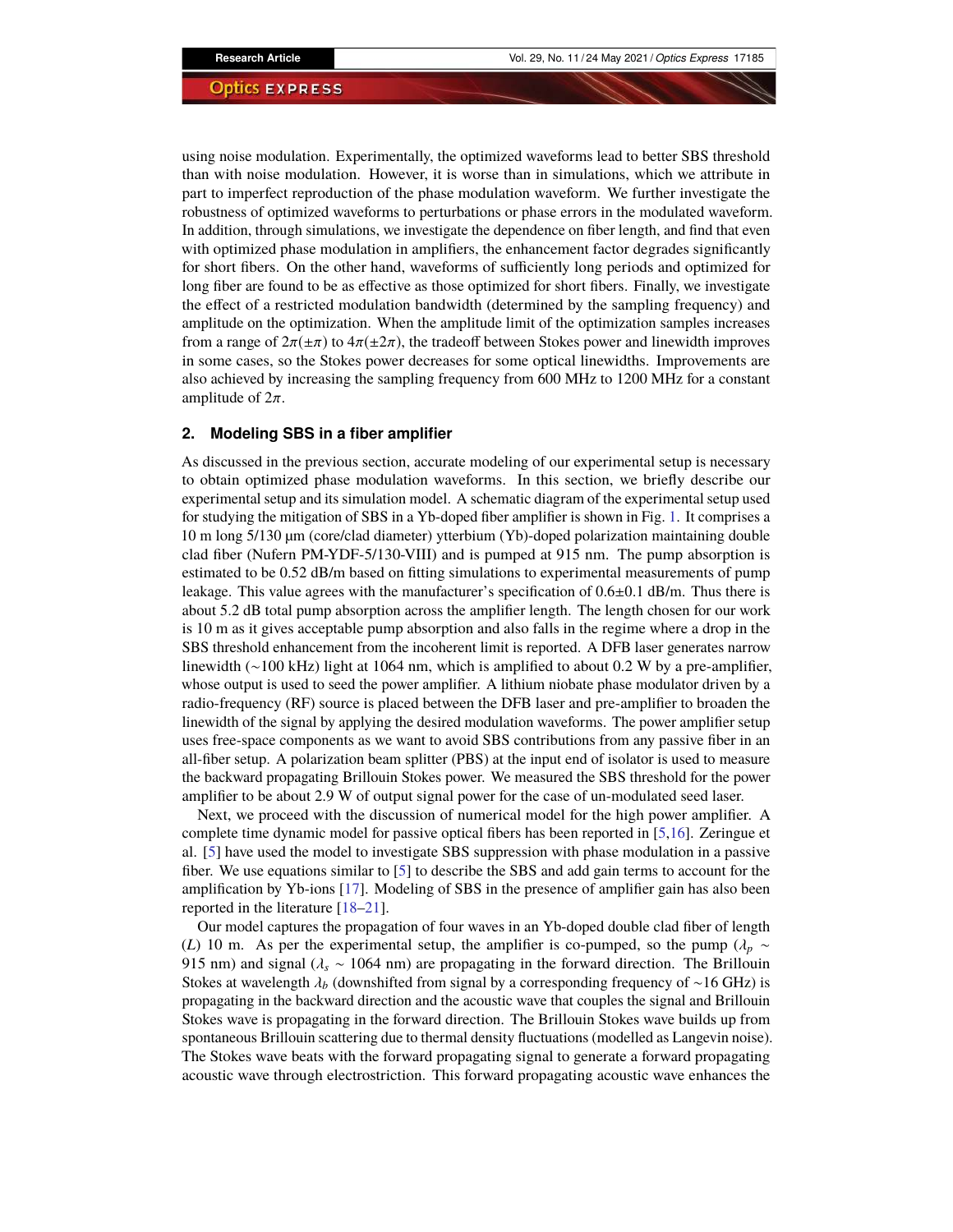

<span id="page-3-0"></span>**Fig. 1.** Experimental setup to test the performance of optimized waveforms for suppression of SBS; DFB: distributed feedback laser, PM: power meter, PBS: polarization beam splitter, ISO: Isolator, M: mirror, L:lens, DM: dichroic mirror, HWP: half wave plate, AWG: arbitary waveform generator.

scattering, leading to SBS. The signal and Stokes waves are assumed to be linearly polarized with the same orientation and hence we use scalar waves in our simulation. The acoustic wave is assumed to be a purely longitudinal pressure wave represented by a variation in the density of the medium  $(\rho)$ .

The coupled partial differential equations that describe the entire system and models Lorentzian Brillouin gain spectrum are described as follows. The spatio-temporal evolution of the electric field  $(E_p)$  corresponding to the amplifier pump wave, which only interacts through the Yb-ions, can be written as [\[17\]](#page-17-5):

$$
\frac{\partial E_p}{\partial z} + \frac{n}{c} \frac{\partial E_p}{\partial t} = \frac{1}{2} \eta_p [\sigma_{ep} N_2 - \sigma_{ap} N_1] E_p.
$$
 (1)

The evolution of electric fields corresponding to signal  $(E_s)$  and Stokes  $(E_b)$  are additionally influenced by Brillouin coupling and can be written as:

$$
\frac{\partial E_s}{\partial z} + \frac{n}{c} \frac{\partial E_s}{\partial t} = \frac{1}{2} \eta_s [\sigma_{es} N_2 - \sigma_{as} N_1] E_s + i \frac{\gamma_e \omega_s}{2 \rho_0 n c} E_b \rho. \tag{2}
$$

$$
-\frac{\partial E_b}{\partial z} + \frac{n}{c} \frac{\partial E_b}{\partial t} = \frac{1}{2} \eta_s [\sigma_{es} N_2 - \sigma_{as} N_1] E_b + i \frac{\gamma_e \omega_s}{2 \rho_0 n c} E_s \rho^*.
$$
 (3)

The evolution of the density of the acoustic wave is given by:

$$
2i\Omega_B \frac{\partial \rho}{\partial t} - i\Omega_B \Gamma_B \rho = \epsilon_0 \gamma_e k_\rho^2 E_s E_b^* - 2i\Omega_B f. \tag{4}
$$

The rate of change of population density of the upper state of Yb-ions  $(N_2)$  is given by the following equation:

$$
\frac{dN_2}{dt} = \frac{\lambda_p \eta_p}{hcA} [\sigma_{ap} N_1 - \sigma_{ep} N_2] P_p + \frac{\lambda_s \eta_s}{hcA} [\sigma_{as} N_1 - \sigma_{es} N_2] P_s + \frac{\lambda_b \eta_s}{hcA} [\sigma_{ab} N_1 - \sigma_{eb} N_2] P_b.
$$
 (5)

where  $\eta_p$  and  $\eta_s$  are the overlap factors with the fiber core for pump and signal respectively.  $\sigma_{ep}$ ,  $\sigma_{ap}$ ,  $\sigma_{es}$  and  $\sigma_{as}$  are the emission and absorption cross-sections at pump and signal wavelength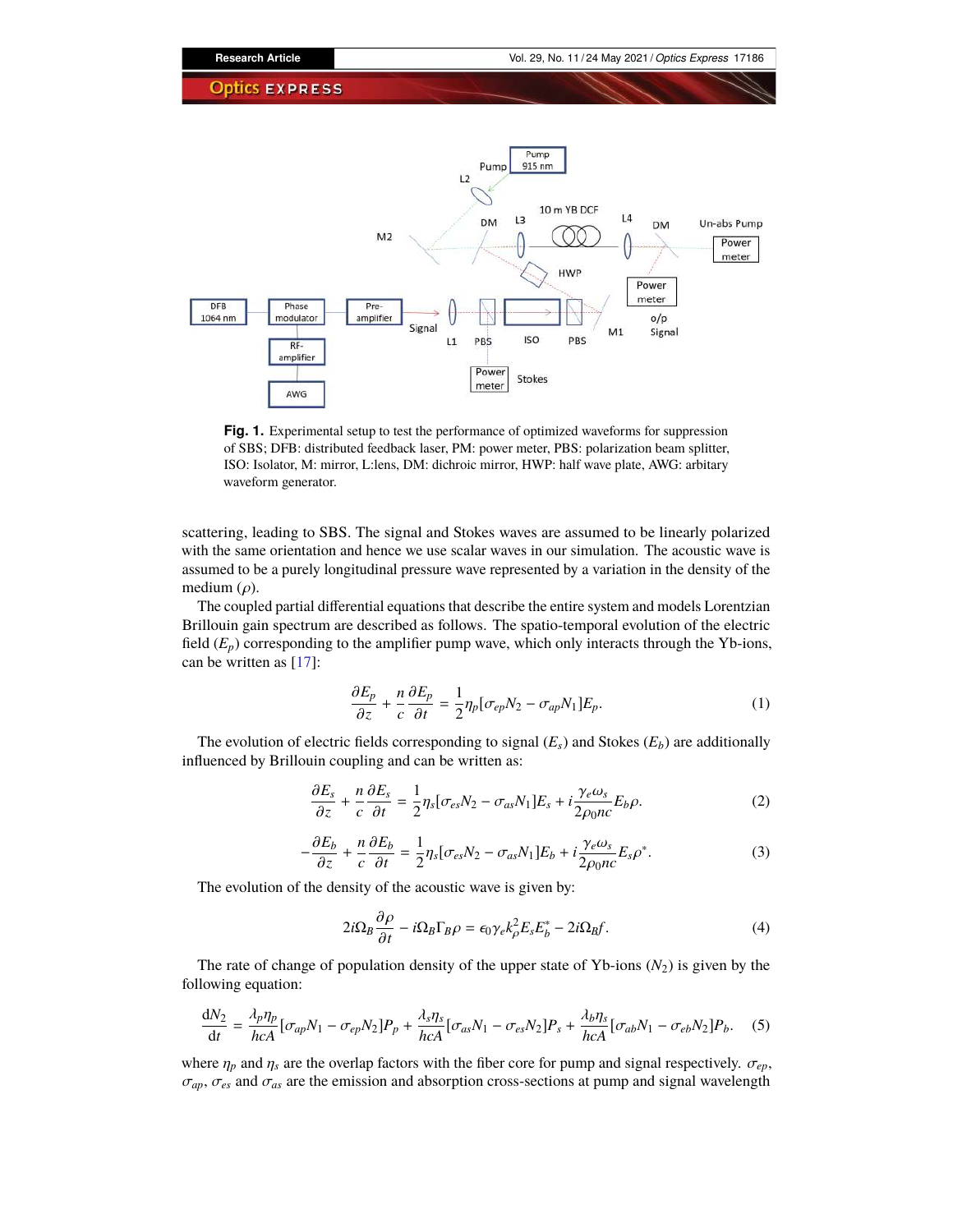respectively. As the frequency of the signal and Brillouin Stokes wave are close to each other, we consider the same overlap factor as well as absorption and emission cross-section for Stokes and signal waves.  $N_1$  and  $N_2$  are the population densities of the lower and upper levels of the Yb-ions,  $\gamma_e$  is the electrostrictive constant, *c* is the speed of light in free space and *n* is the refractive index of the medium, *f* is the Langevin noise source in the medium, that models the thermal excitation of acoustic waves, which in turn initiates the SBS process,  $\Gamma_B$  represents the Brillouin gain bandwidth in angular frequency,  $\Omega_B$  is the resonant acoustic angular frequency of the medium,  $k_{\rho}$  represents the wavenumber of the acoustic wave, *h* is the Planck's constant and *A* is the core area of the optical fiber.

We introduce phase modulation of the signal wave through the boundary conditions  $E_s(z)$  $(0, t) = E_s^{in} e^{i\phi(t)}$ , where  $E_s^{in}$  denotes the amplitude of the input signal field which is a constant and  $\phi(t)$  denotes the phase modulation waveform. Here  $\phi(t) = \pi V(t)/V_\pi$ , where  $V(t)$  is the instantaneous voltage of the RF wave applied to drive the phase modulator and  $V_\pi$  is the voltage at which the phase modulator provides  $\pi$  phase change. The inherent phase noise due to the linewidth of the laser (∼100 kHz) is assumed negligible compared to optical linewidth achieved after phase modulation. For the Brillouin Stokes wave, the initial and boundary conditions are given by  $E_b(z, t = 0) = E_b(z = L, t) = 0$  [\[5\]](#page-16-4). Initial and boundary conditions for the acoustic wave become  $\rho(z = 0, t) = \rho'_{(0,k)}$  and  $\rho(z, t = 0) = \rho'_{(j,0)}$ , where  $\rho'$  is given by [\[5\]](#page-16-4):

$$
\rho'_{(j,k)} = \sqrt{\frac{nQ}{c\Gamma_B}} S_{(j,k)}.
$$
\n(6)

Here  $S_{(j,k)}$  is a complex Gaussian random variable with zero mean and unit variance. *j* and *k* represent discrete variables along length (*z*) and time (*t*) respectively.  $Q$  is given by  $2\Gamma_B kT\rho_0/v_s^2 A_{\text{eff}}$ , where  $A_{\text{eff}}$  is effective interaction area [\[5\]](#page-16-4). Similarly, the Langevin noise term is defined as:

$$
f_{(j,k)} = \sqrt{\frac{nQ}{\Delta t^2 c}} S_{(j,k)}.
$$
\n(7)

The initial condition for upper state Yb-ions  $(N_2)$  is obtained by solving Eqs. (1), (2), and (5) for the steady state of the Yb-amplifier (i.e. making  $\frac{\partial}{\partial t} = 0$  and considering only the presence of pump and signal at the input of the amplifier and neglecting Brillouin Stokes generation). This calculation of the initial condition for  $N_2$  helps in reducing evaluation time and thus the Stokes evolution in the amplifier can be calculated in a similar time-scale as in passive fiber. Equations  $(1)$ –(5) are then numerically solved using a modified Euler technique similar to [\[5\]](#page-16-4). For a CW input signal, the Brillouin Stokes power still fluctuates in time. To calculate the average Stokes power we evaluate the instantaneous Stokes power for at least 20 transit times, corresponding to signal propagation through the fiber length in our simulations and discard the initial two transits, which correspond to the Stokes buildup time. We define the SBS threshold as the output signal power corresponding to a relative Stokes power value of 0.01 [\[5\]](#page-16-4), where the relative Stokes power is defined as the ratio of average backward Stokes power to amplified output signal power. We note that SBS can lead to pulses with high energy [\[22\]](#page-17-8) which may well modulate the Yb-gain. However, at 1% of relative Stokes power, the average Stoke power as well as the energy in any pulses are expected to have a negligible effect on the Yb gain. Thus, we can neglect SBS when calculating the Yb gain.

In order to emulate the experiment accurately, we need to determine certain parameters, notably the Brillouin gain bandwidth ( $\Gamma_B$ ) and electro-strictive constant ( $\gamma_e$ ) for our fiber. These parameters are determined by matching simulations to experiments, performed with a signal broadened by sinusoidal phase modulation of amplitude  $\pm \pi$ . The threshold for an un-modulated signal is largely determined by the value of Brillouin peak gain (*gB*), which is directly proportional to  $\gamma_e^2$  and inversely proportional to  $\Gamma_B$  [\[16\]](#page-17-4). We simulated multiple combinations of  $\Gamma_B$  and  $\gamma_e$ , which result in similar values of  $g_B$  and SBS threshold as in the experiments with an un-modulated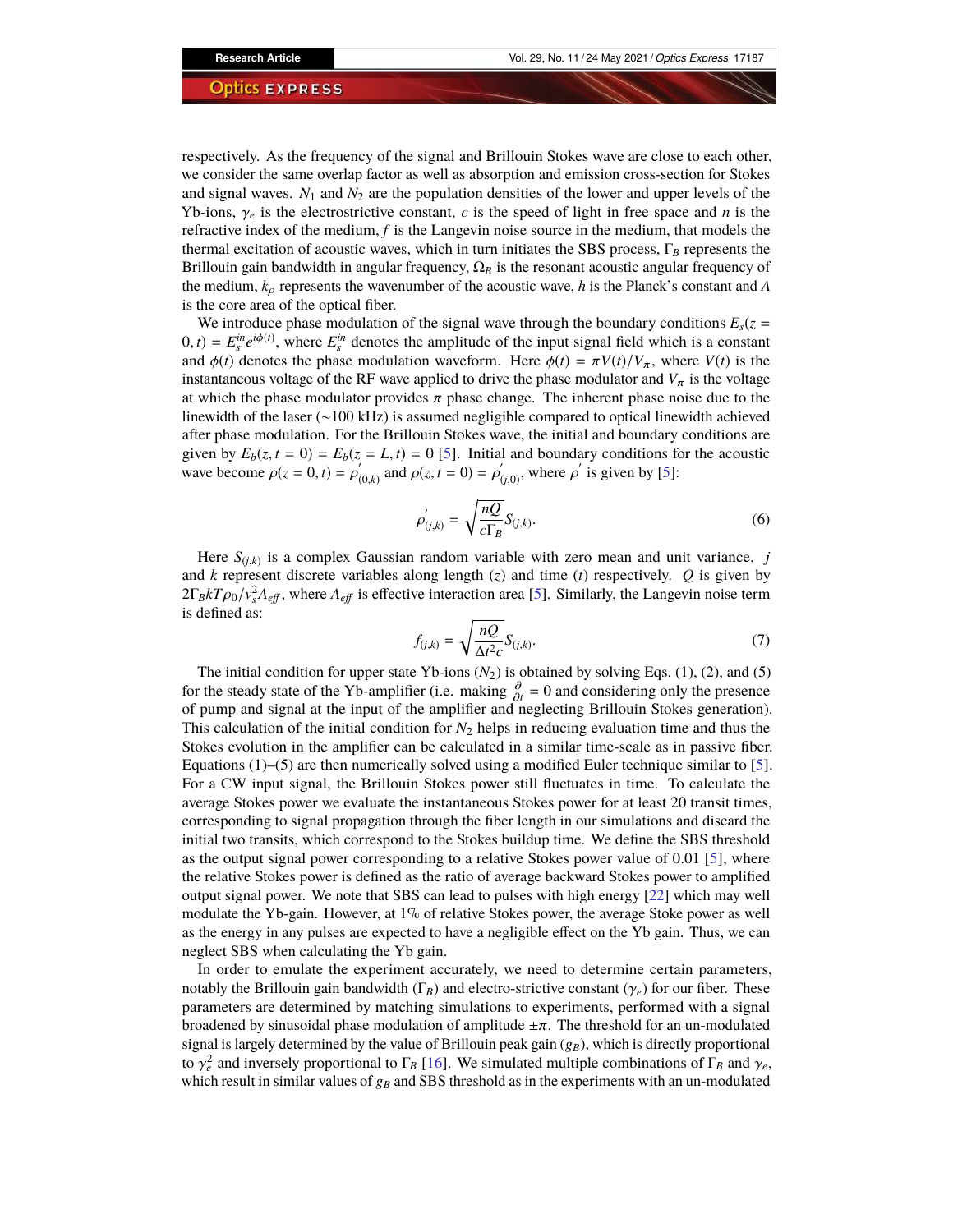signal. Figure [2](#page-5-0) shows the SBS threshold measured through experiments, and that through simulations for different sinusoidal modulation frequencies. We observe that the SBS threshold in simulation obtained for  $\Gamma_B = 2\pi \times 45 \times 10^6$  rad/s and  $\gamma_e = 1.2$ , is closer to the experimental results across various modulation frequencies as shown in Fig. [2.](#page-5-0) Thus, we choose to use these values of Γ*<sup>B</sup>* and γ*<sup>e</sup>* in our simulation model to obtain optimized modulation waveforms. Furthermore, Γ*<sup>B</sup>* is equal to the inverse of the lifetime of the phonons of the acoustic wave, which thus becomes



<span id="page-5-0"></span>**Fig. 2.** Comparison between simulated and experimentally obtained values of the SBS threshold achieved using phase modulation with sine waveform for various values of modulation frequency.

| Quantity                                                      | Symbol                     | Value                                                                     | Comments                                                                                                                          |
|---------------------------------------------------------------|----------------------------|---------------------------------------------------------------------------|-----------------------------------------------------------------------------------------------------------------------------------|
| Electrostrictive constant                                     | $\gamma_e$                 | 1.2                                                                       | obtained from our<br>experiments by comparisons<br>with simulations                                                               |
| Background density of<br>fiber                                | $\rho_0$                   | 2201 $kg/m^3$                                                             | taken from $[5]$                                                                                                                  |
| Resonant acoustic angular<br>frequency of the medium          | $\Omega_R$                 | $2\pi \times 16 \times 10^9$<br>rad/s= $10.1 \times 10^{10}$<br>rad/s     | taken from $[5]$                                                                                                                  |
| Brillouin gain angular<br>bandwidth                           | $\Gamma_B$                 | $2\pi \times 45 \times 10^6$<br>$\text{rad/s} = 283 \times 10^6$<br>rad/s | obtained from our<br>experiments by comparisons<br>with simulations                                                               |
| Overlap factor for pump,<br>signal                            | $\eta_p, \eta_s$           | 0.0015, 0.6241                                                            | calculated from Yb-doped<br>fiber parameters                                                                                      |
| Emission, absorption<br>cross-section at pump<br>wavelength   | $\sigma_{ep}, \sigma_{ap}$ | $0.0193\times10^{-24}m^2$ ,<br>$0.5693\times10^{-24} m^2$                 | provided by fiber<br>manufacturer                                                                                                 |
| Emission, absorption<br>cross-section at signal<br>wavelength | $\sigma_{es}, \sigma_{as}$ | $0.3978 \times 10^{-24} m^2$ ,<br>$0.0064\times10^{-24}m^2$               | provided by fiber<br>manufacturer                                                                                                 |
| Yb-ions concentration                                         | N                          | $1.42\times10^{26}$ m <sup>-3</sup>                                       | <i>N</i> =clad absorption/ $(\sigma_{ap}\eta_p)$ ,<br>where clad absorption is<br>determined as $0.52$ dB/m at<br>pump wavelength |
| Core area                                                     | A                          | 19.6 $\mu m^2$                                                            | provided by fiber<br>manufacturer                                                                                                 |
| Maximum and minimum<br>phase limit for modulation<br>waveform | $\phi_{min}, \phi_{max}$   | $-\pi, \pi$                                                               | user defined limit for Pareto<br>variables                                                                                        |

<span id="page-5-1"></span>**Table 1. The key parameters in our model and the corresponding values considered in our simulations.**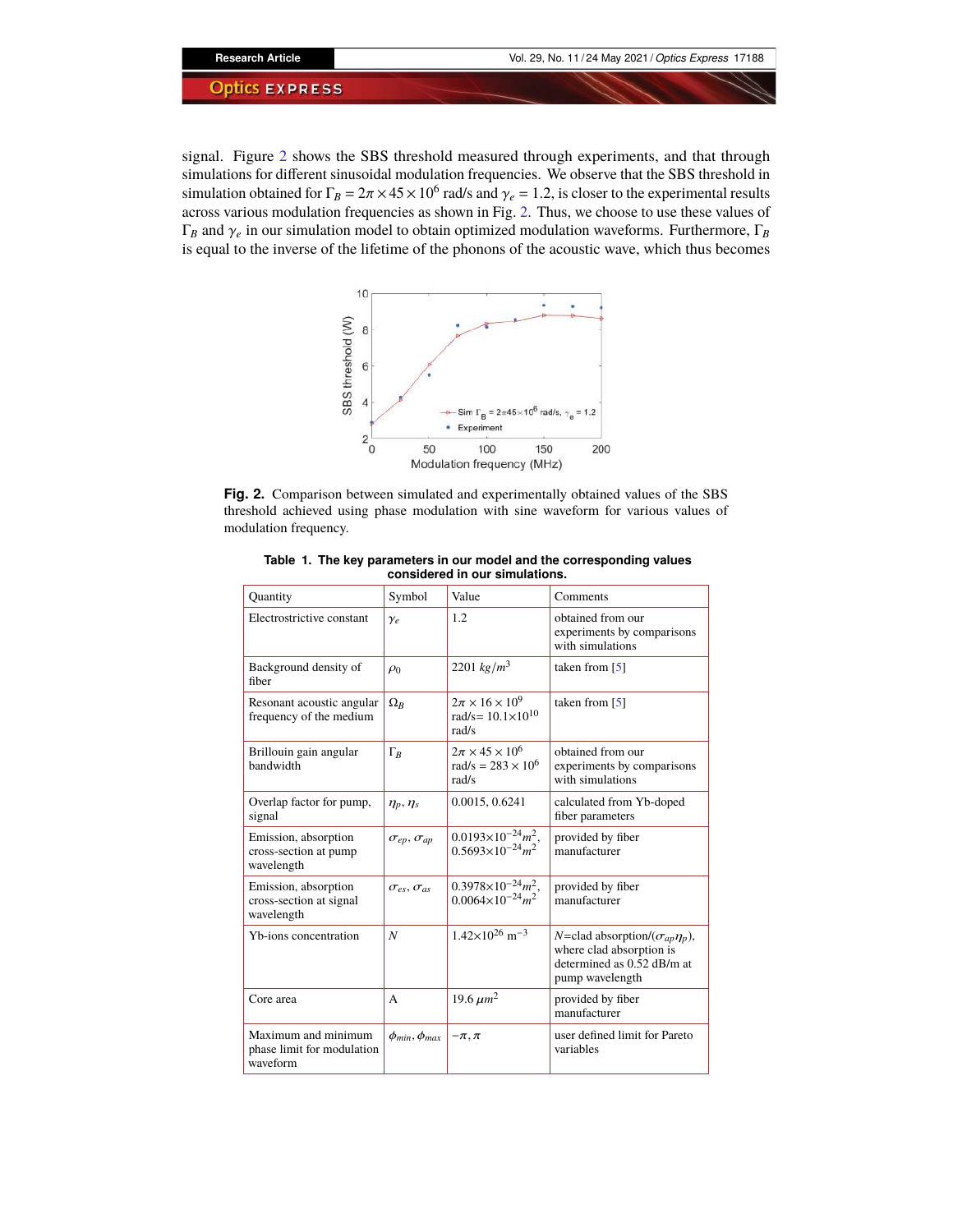$(2\pi \times 45 \times 10^6 \text{ rad/s})^{-1} = 3.5 \text{ ns}$  (here and throughout this paper, we assume that the Brillouin line is Lorentzian and homogeneously broadened). The parameters and their values used in simulations are shown in Table [1.](#page-5-1)

# <span id="page-6-0"></span>**3. Multi-objective Pareto-optimization for finding phase modulation waveforms**

As mentioned in the Introduction, we use the above model for determining the "optimized" waveform for external phase modulation of the seed laser. In our work, a multi-objective Pareto optimization returns the best trade-off (i.e., the "Pareto front") it finds among multiple simultaneous objectives. In case of SBS mitigation in optical fibers, the objectives of high threshold and narrow linewidth are both desirable, but there is a well-known tradeoff between them. Pareto optimization finds the phase modulation waveforms that represent the best options for the trade-off, in the sense that no other waveforms were found that are better in both threshold and linewidth compared to any of the waveforms in the Pareto-optimized set [\[23\]](#page-17-9).

Although the concept is simple, there are many practical difficulties. During the optimization, there will be waveforms with significantly lower or higher relative Stokes power. For example, the solution obtained with lower relative Stokes power which usually occur at larger linewidths may be dominated by spontaneous Brillouin scattering. This is a linear effect which cannot be used for optimization. Furthermore, the results obtained with very high relative Stokes power typically contain numerical errors  $[5]$ . To overcome these issues, we varied the amplifier pump power according to the linewidth and also bound the relative Stokes power to be within 0.03 to 0.2. To implement this, we choose three Pareto objectives to be optimized simultaneously. The three objectives are the RMS linewidth of the input signal optical spectrum [\[14\]](#page-17-2), the relative Stokes power, and the output signal power. Also, we make the amplifier pump power a variable along with the equidistant points (samples) to be optimized for the waveform.

As shown in Fig. [3,](#page-7-0) the Pareto optimization procedure is initiated with  $n$  arbitrary sample values of phase chosen between  $\phi_{min}$  and  $\phi_{max}$ . These phase values are passed on to the theoretical amplifier model along with the pump power to determine the relative Stokes power, the output signal power, and the linewidth of the optical spectrum. Such parameters are optimized using the Pareto Toolbox, thereby yielding the phase values of the optimized waveform. The waveform is periodic and equidistantly sampled, but we consider different periods including those that are longer than all time constants in the SBS process, i.e., the phonon lifetime and the fiber's roundtrip propagation time. The optimizer varies the pump power as the linewidth varies such that the relative Stokes power falls within the above bound with maximum signal power at the output. Thus, instead of the conventional approach of a pre-defined relative Stokes power for which the maximum signal power is found versus linewidth, this will provide optimized triplets of linewidth (smaller is better), relative Stokes power (smaller is better), and signal output power (larger is better) for a system designer to choose from. A lower pump power is clearly better, too, if it equates to higher efficiency, but the pump power is expected to follow closely from the pump absorption (which is nearly constant, since the fiber length is fixed) and the signal output power.

For the multi-objective optimization, we use a genetic algorithm from the optimization toolbox in MATLAB. We first consider phase modulation waveforms with 12 MHz repetition frequency and 50 points (n) to be optimized along the waveform, corresponding to a sampling rate of 12 MHz  $\times$ 50= 600 MHz. As described above, the amplifier pump power is made a variable for optimizer together with the amplitude of the waveform. For our initial simulations, the amplitude of the waveform points to be optimized is given a lower and upper bound of  $-\pi$  and + $\pi$  radians respectively. Similarly a lower and upper bound is provided for the pump power based on our initial guess values of lowest and highest pump power required by the amplifier algorithm to provide relative Stokes power within the given bound of 0.03 to 0.2 for signals with modulation. The simulation model described in the previous section is used to calculate the values of the three optimization objectives (RMS linewidth , output signal power and relative Stokes power)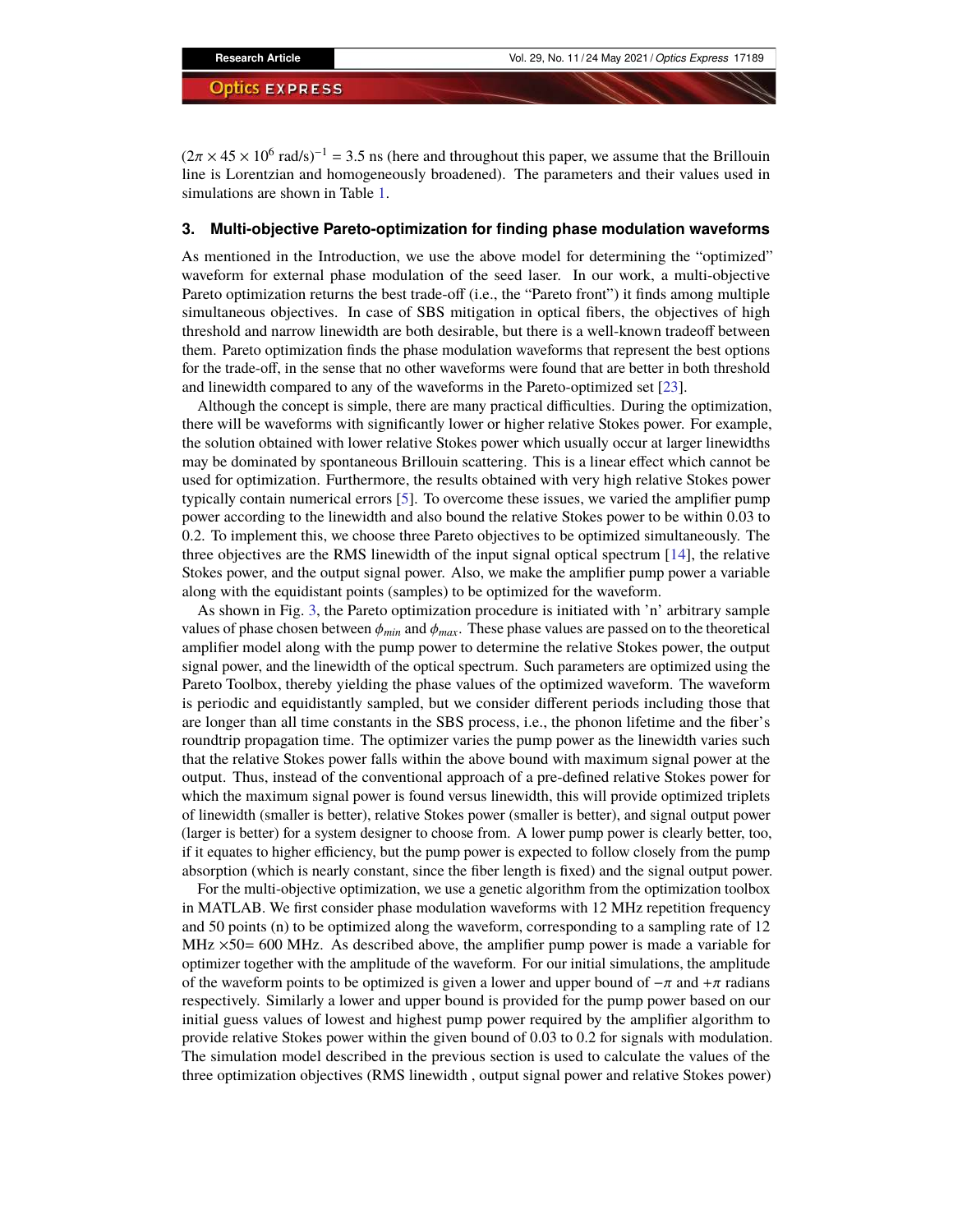

<span id="page-7-0"></span>**Fig. 3.** Schematic representation of our approach to determine optimized phase modulation waveforms with the help of a comprehensive model of the fiber amplifier.

for a particular set of waveform optimization points  $(\phi_n)$  and pump power. For the simulations, we resample the modulation waveform to a higher sampling rate of  $1/\Delta t$  (≈10 GHz), where <sup>1</sup>/∆*<sup>t</sup>* corresponds to the discrete time sampling step considered in simulations. For resampling we evaluate a sum of weighted and time delayed sinc functions as mentioned in [\[14\]](#page-17-2). This is a standard approach, and the sinc-functions have a maximum bandwidth of half the rate of the optimized points. However, phase modulation as well as SBS are nonlinear processes, so the signal and Stokes waves will generally not be bandwidth-limited (which is why denser resampling is necessary). Note also that resampled points can overshoot the optimized points. The overshoot scales with the logarithm of the number of samples. Thus, in theory it can be infinite with an infinite number of optimized points, but was generally less than 10 percent in our simulations (shown in Fig.  $4(b)$  $4(b)$ ).



<span id="page-7-1"></span>**Fig. 4.** (a)The trade-off between three optimized objectives (Pareto front) as obtained for a 10 m long Yb-doped fiber amplifier, where each point represents the performance of an optimized waveform. The colour bar on the right side represents relative Stokes power. (b) Time trace for one of the optimized waveforms with 650 MHz optical linewidth (RMS), where the blue dots represent the 50 points obtained through the optimization and blue trace shows the re-sampled waveform, (c) the corresponding electrical waveform PSD ( $|\phi(\omega)|^2$ ) and (d) optical signal spectrum obtained after phase modulation as downshifted to the baseband  $(|E_s(\omega)|^2)$ .

Figure [4\(](#page-7-1)a) shows the results of the Pareto optimization in terms of the three optimization objectives. The color represents the third objective, i.e., relative Stokes power. For each optimized triplet of objectives, we obtain the corresponding 50 optimized phase modulation points and amplifier pump power. As seen from Fig.  $4(a)$  $4(a)$ , our optimization routine has yielded multiple waveforms corresponding to different values of the relative Stokes power, output signal power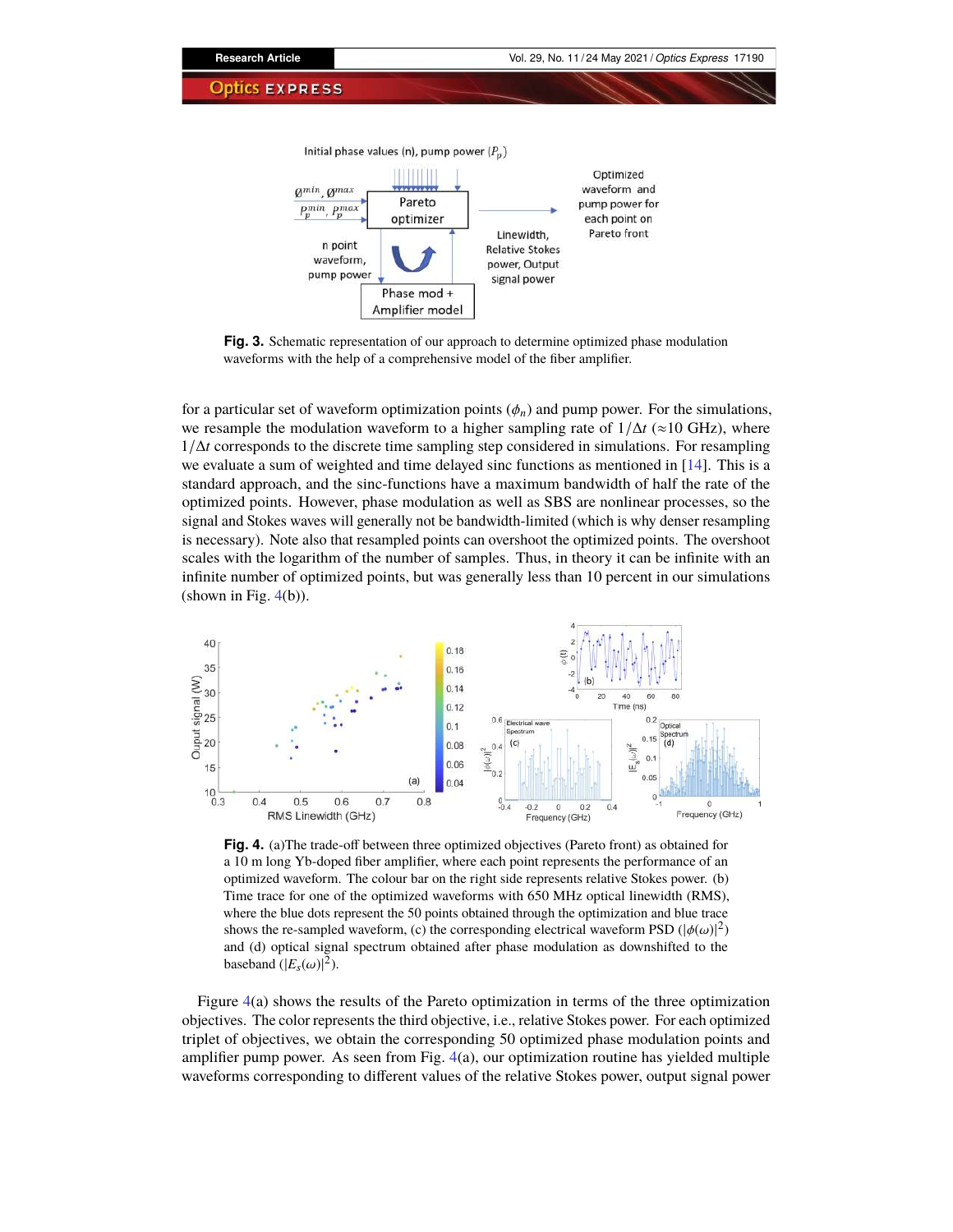and signal linewidth. In Fig. [4\(](#page-7-1)b) we show one such optimized waveform, where the blue dots represent the 50 optimized phase points  $(\phi_n)$  and the blue curve represents the waveform resampled at 10 GHz . The power spectral density (PSD) of the modulation waveform and the corresponding phase-modulated optical signal spectrum are also plotted in Figs. [4\(](#page-7-1)c) and [4\(](#page-7-1)d) respectively. This confirms that the modulation waveform spectrum extends to half of the 600-MHz rate of the optimized points, so the double-sided width becomes 600 MHz. The optical spectrum extends further than shown in Fig. [4\(](#page-7-1)d), but is still well-contained in the range  $\pm$  1 GHz.

The optimized data can be further analyzed to obtain the SBS threshold power as a function of signal linewidth. For each optimized waveform, we calculate the SBS threshold power, i.e., the output signal power corresponding to a relative Stokes power value of 0.01. Note that except when the relative Stokes power is close to 0.01 for a triplet in the Pareto-optimization, these waveforms are not optimized for the highest SBS threshold power (as defined in that way). However, they are generally expected to come close to achieving the optimized threshold. The SBS threshold calculated for each optimized waveform is plotted in Fig. [5.](#page-8-0) For similar linewidths, there are several optimized waveforms obtained with different relative Stokes power and their SBS thresholds are close to each other.



<span id="page-8-0"></span>**Fig. 5.** SBS threshold obtained for each optimized waveform shown in Fig. [4\(](#page-7-1)a) compared with SBS threshold for 50 noise modulation waveforms.

# *3.1. Comparison with noise modulation*

Next, the performance of optimized waveforms is compared to that of noise modulation. A first set of noise modulation waveforms are made from uniformly distributed uncorrelated random numbers between  $-\pi$  and  $+\pi$  with the sampling rate of 600 MHz as for the optimized waveform. The length of the noise modulation waveform is equal to the total simulation time considered for optimized waveforms (i.e., the time of 20 transits through the length of the fiber). We simulated over 50 such noise waveforms. This is also equivalent to running a simulation for a single noise waveform for the time of 20×50 transits, measuring the threshold and RMS linewidth in each interval corresponding to the time taken for 20 transits across the fiber amplifier. The performance of noise waveforms is plotted in Fig. [5](#page-8-0) (red cross points). We observe that this set of noise waveforms results in optical linewidths in the range of 0.6-0.66 GHz and SBS thresholds in the range 17-22 W. This significant fluctuation in SBS threshold even though the noise statistics are the same and the linewidths are similar highlights one of the drawbacks of noise modulation compared to any fixed format phase modulation, i.e., the noise modulation provides a larger level of uncertainty in the SBS mitigation. In addition, we observe that our optimized waveforms outperform this set of noise waveforms as illustrated in Fig. [5.](#page-8-0) To quantify the improvement, we consider the mean value of the linewidth and the lowest value of the SBS threshold for noise waveforms. The lowest value of the threshold for noise is considered because we expect a system designer would have to stay well below the corresponding SBS threshold power to remain in a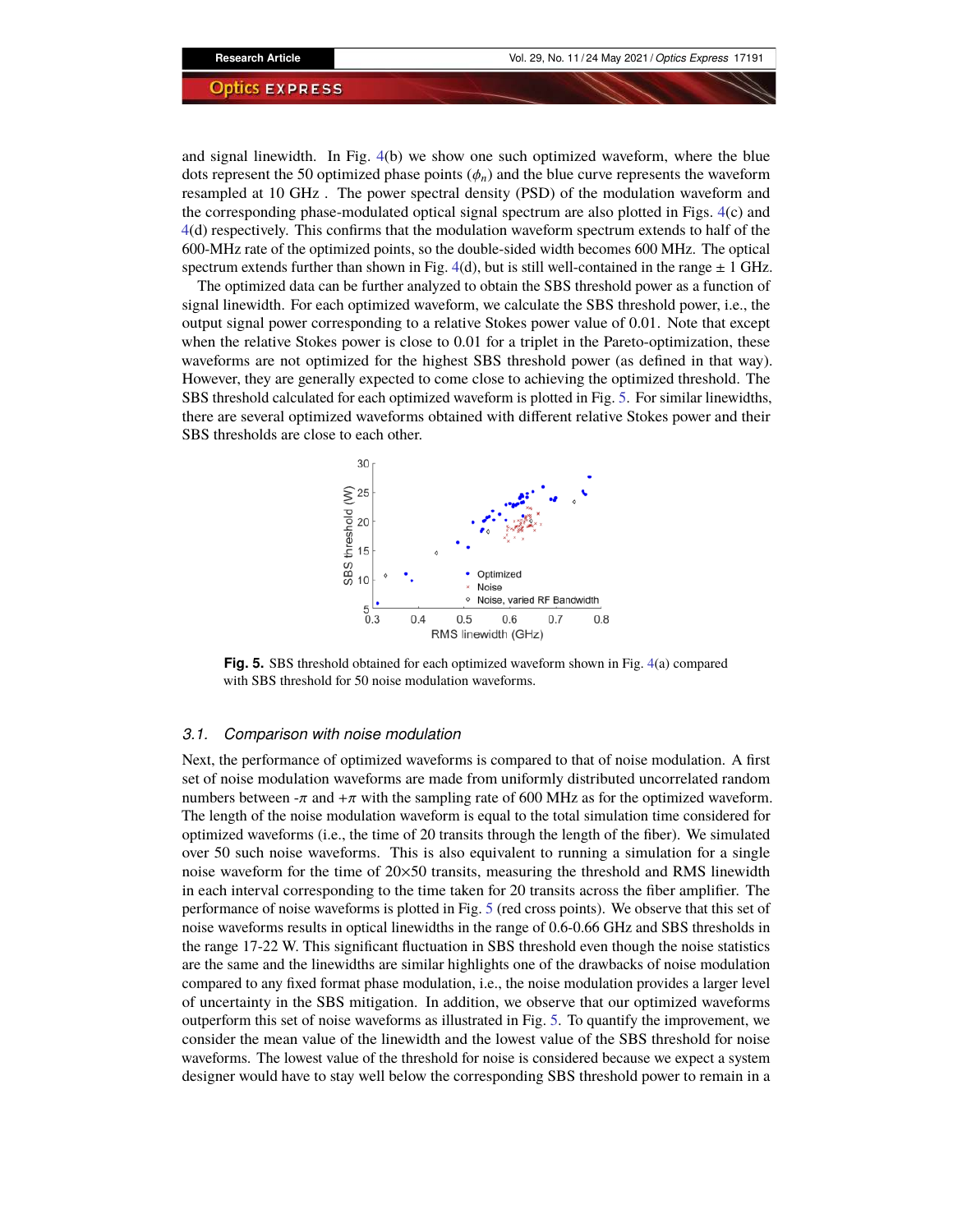safe operating regime. Tracking this regime is important, since it has been reported that higher relative Stokes power can result in Stokes pulses with high peak power from the fiber amplifier, which may destroy the amplifier as well as the pump lasers  $[22]$ . A comparison of limits for potentially destructive pulsing between optimized and noise modulation is interesting but outside the scope of this paper. The mean linewidth for noise is 0.63 GHz and the lowest threshold is 16.9 W. Optimized waveforms with 0.63 GHz linewidth show SBS thresholds of 24.6 W. Thus, the SBS threshold power achieved for optimized waves is around 1.45 times as high as noise modulation in this case. Although that is relative to the lower value (16.9 W) with noise modulation, the optimized waveforms are also around 1.26 times the average noise-modulation value.

We next evaluate noise modulation performance for different optical linewidths. For this we generate noise waveform in a similar manner as described above with random samples at 600 MHz and additionally pass the waveform through a low pass filter and an RF amplifier before feeding it to the phase modulator  $[5,6]$  $[5,6]$ . The low pass filter bandwidth is varied to achieve different optical linewidths and the RF amplifier gain is set to scale the amplitude of waveform within the range  $\pm 2\pi$ . We evaluate the SBS threshold for 10 such waveforms at each optical linewidth we consider and plot the average performance in Fig. [5](#page-8-0) (Black diamonds). We observe that the average noise performance obtained earlier by 50 waveforms with amplitude range  $\pm \pi$  is close to the average performance obtained by 10 low-pass filtered waveforms with amplitude range  $\pm 2\pi$  near 650 MHz RMS linewidth. Furthermore, when comparing optimized waveform performance with the noise performance obtained at various optical linewidths, we note that the performance of optimized waveforms rolls off beyond the range of linewidths obtained with 50 noise modulation waveforms. This issue can be solved if we relax the limits imposed on modulation bandwidth and amplitude while performing the Pareto optimization, as will be shown in the Discussion section.

# *3.2. Effect of varying waveform's period*

To study the effect of period of the waveforms, we carried out Pareto optimization with the same three objectives for different waveform repetition frequencies, 6, 24 and 50 MHz (in addition to 12 MHz). The sampling rate of the optimized points is kept constant at 600 MHz, so that the optical linewidths that can be achieved are similar in all four cases. This means that the number of waveform points to optimize varies, and reaches 100 points at 6 MHz waveform repetition frequency. SBS thresholds achieved for optimized waveforms are plotted in Fig. [6.](#page-10-0) The trend looks similar for all the above waveform repetition frequencies with a slight improvement in threshold as the repetition frequency is reduced (most evident for linewidths around 0.65 GHz). This trend may be understood as follows: If we consider a modulated waveform with a repetition frequency of 12 MHz (period 83.3 ns), this corresponds to a spatial range of 17.1 m which covers 8.6 m of fiber roundtrip propagation (given that signal and Stokes are counter-propagating). With our 10 m fiber length, this allows nearly all light that has been modulated by the waveform in one period and back-scattered through SBS to exit the fiber before the end of that period. With a shorter period (e.g., for 24 MHz), the lightwaves in the fiber have a "memory" from one period of the modulation waveform to the next, which restricts the optimization. This also means that in principle, waveforms with 6 MHz waveform repetition frequency cannot be worse than the 12 MHz case. However, in practice they may appear to be, if the large number of sampling points to optimize for 6 MHz waveform impairs their optimization. Thus, we observe that for a given amplifier length the optimum length of the periodic waveform is somewhere close to the spatial length corresponding to the roundtrip time. This is further discussed in detail in the Discussion section. We note also that the phonon lifetime of 3.5 ns is short compared to the roundtrip propagation time as well as the lengths of the modulation waveforms.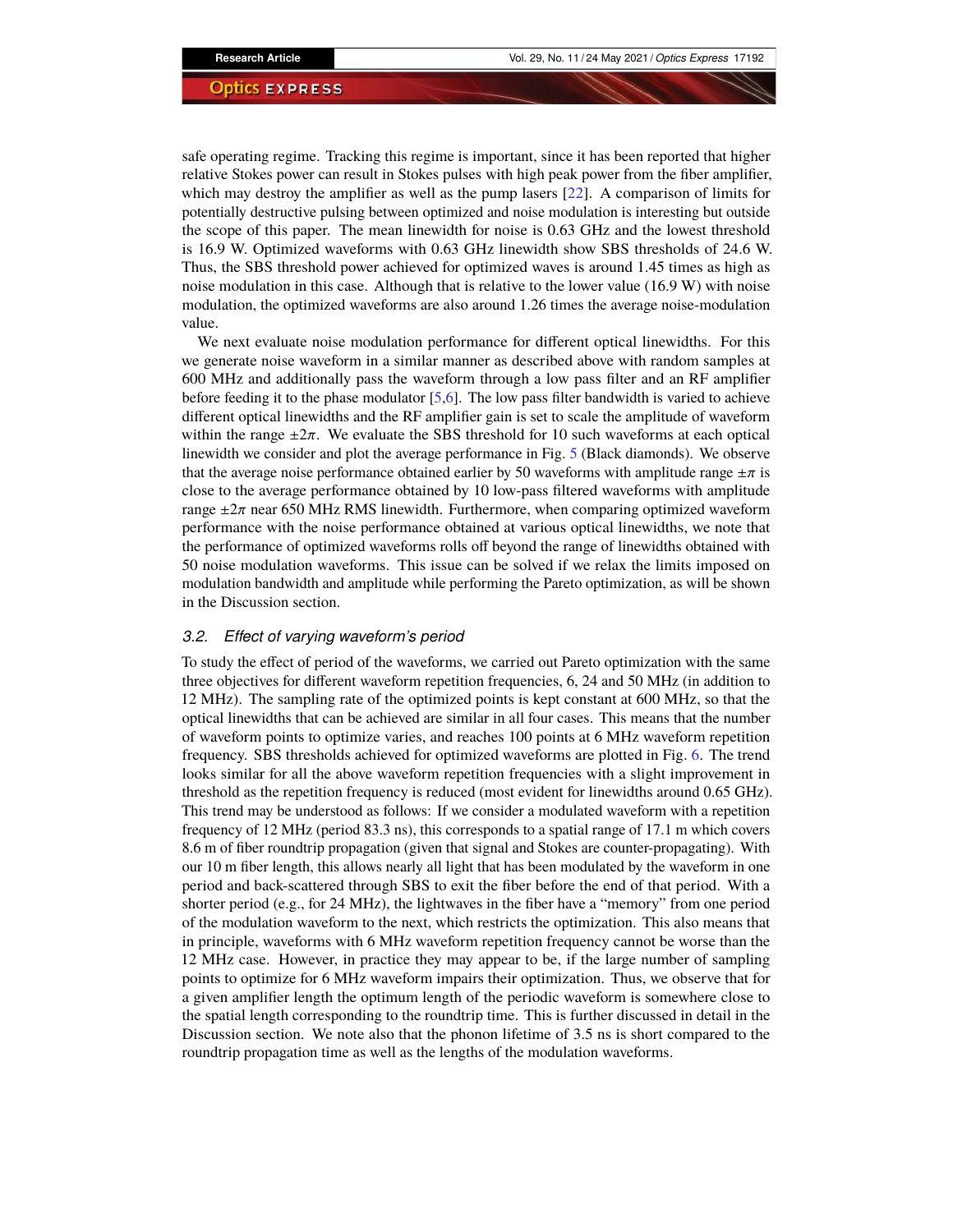

<span id="page-10-0"></span>**Fig. 6.** SBS threshold calculated for optimized waveforms obtained at various repetition frequency for a 10 m amplifier length

# **4. Experimental results**

The simulation results presented above exhibit a high level of promise for the use of optimized waveforms to mitigate SBS in high power narrow linewidth fiber amplifiers. Such results need to be validated with controlled experiments, which are described here. We use an arbitrary waveform generator (AWG) with 12 GHz sampling frequency to generate the optimized waveforms. For this, the optimized waveform is resampled at 12 GHz using a similar procedure as used in simulations and fed to the AWG. The high resampling rate can improve the fidelity of the waveform generated by the AWG, which is otherwise expected to deviate from the ideal recreation as a sum of sinc functions with bandwidth equal to half of the sampling frequency e.g., as a result of non-ideal filtering. A combination of a RF amplifier at fixed gain and a variable RF attenuator is used to adjust the RF drive power of the phase modulator, to achieve the desired modulation amplitude. The RF amplifier has a 3-dB bandwidth of 700 MHz, which is sufficient to support the 300 MHz bandwidth of our resampled waveforms. However, the gain measured for the RF amplifier and attenuator was not constant over this frequency range. Therefore, we modified the AWG samples to correct for this [\[13\]](#page-17-1), and were thus able to reproduce the waveforms with a maximum error of  $\sim$ 0.2 V, which corresponds to  $\sim$ 0.3 rad ( $\phi = \pi V/V_\pi$ ). The effect of such errors is discussed in detail in the Discussion section.

We measured the SBS threshold power and RMS linewidth for our optimized waveforms obtained for a 10 m amplifier length and a waveform repetition frequency of 12 MHz. For measuring the RMS linewidth, a homodyne method is used where the phase modulated signal is allowed to beat with an unmodulated light on a high speed photo-detector. The output of the photo-detector is recorded on an electrical spectrum analyser. The results are plotted in Fig. [7\(](#page-11-0)a). A SBS threshold of 20 W is measured for a RMS linewidth of 0.68 GHz, which translates to an enhancement factor of about 6.9, where the enhancement factor is obtained by dividing the SBS threshold after modulation with the un-modulated threshold (2.9 W). This enhancement factor of 6.9 achieved at 0.68 GHz RMS linewidth waveform translates to an enhancement slope of 10  $GHz^{-1}$ . An enhancement slope of 7.7  $GHz^{-1}$  is reported with PRBS modulation at an optical linewidth of 1.7 GHz (FWHM) with a similar (Nufern PM-YDF-5/130) fiber and amplifier length  $[7]$ . Here, it has to be noted that the linewidth definition used to obtain performance in  $[7]$  is FWHM. Thus, the comparison between the two results is not straightforward. PRBS modulation (un-filtered) is reported to result in a sinc<sup>2</sup> spectrum, for which we found that the RMS linewidth is 5 % larger than the FWHM linewidth. In such a scenario, the PRBS performance translates to 7.25 GHz<sup>-1</sup> in terms of RMS linewidth. Thus, the enhancement slope of 10 GHz<sup>-1</sup> obtained for the optimized waveforms look favorable compared to enhancement slope of 7.25 GHz<sup>-1</sup> reported for PRBS waveforms. However, as the enhancement factor depends on fiber properties like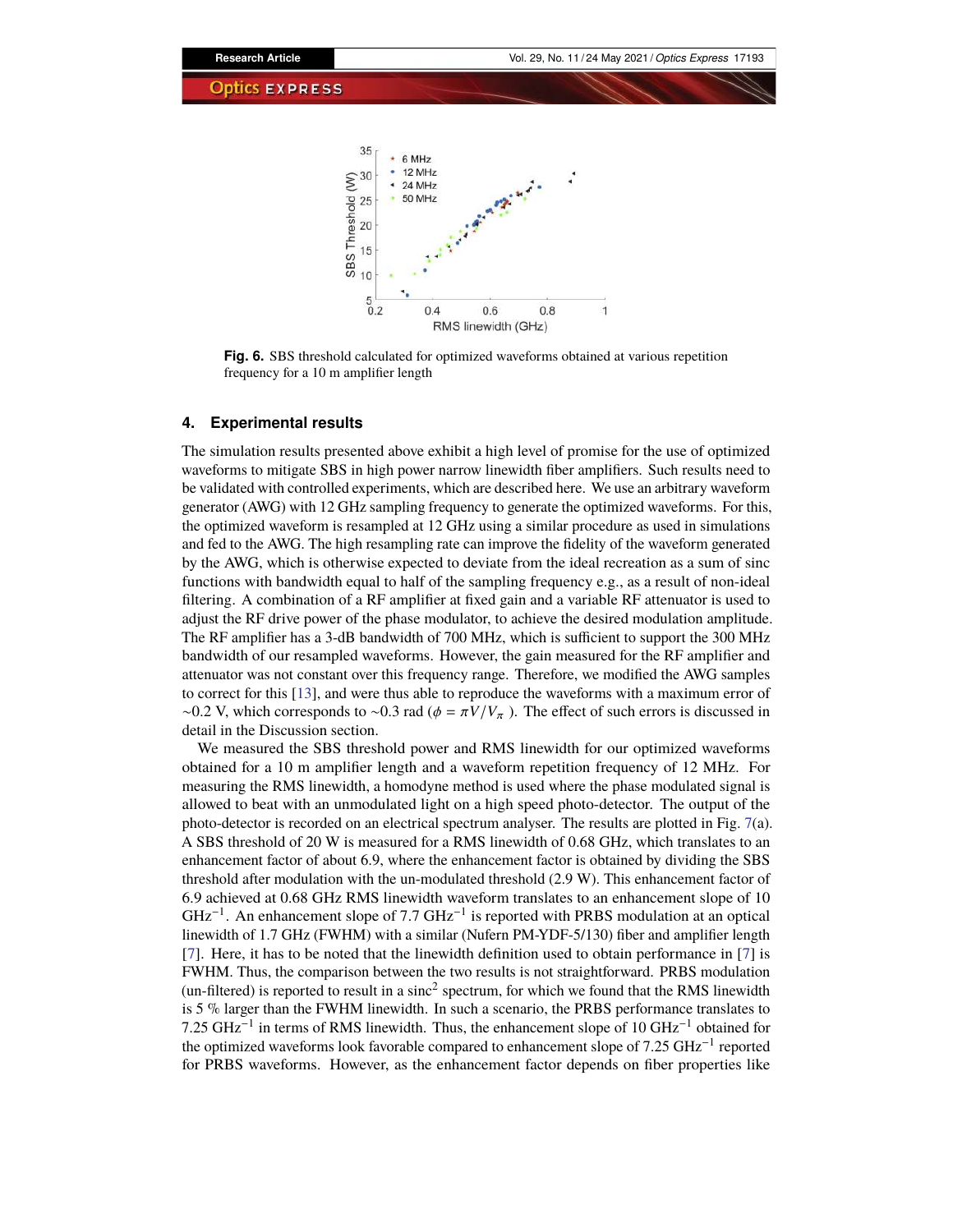Brillouin peak gain and bandwidth, a simple direct comparison of results obtained in different cases may not be justified. We also note that an enhancement slope of 10.6  $GHz^{-1}$  (FWHM) was reported recently with PRBS modulation with a larger core fiber and shorter amplifier length for  $\lt$ 5 GHz optical linewidth [\[9\]](#page-16-8). Back-to-back comparisons with proper optimization may be needed to quantify the improvements possible with waveforms sample-optimized with a minimum of restrictions. We also note that the enhancement slope becomes 17.7  $GHz^{-1}$  with respect to the RMS linewidth of a Gaussian optical spectrum in the incoherent limit. The enhancement slopes for different common spectral shapes and linewidth definitions are presented in [Appendix.](#page-15-0)



<span id="page-11-0"></span>**Fig. 7.** Experimentally measured SBS threshold for optimized waveforms obtained for an amplifier length 10 m at (a)  $12 \text{ MHz}$  frequency spacing and compared with noise modulation and (b) various frequency spacings.

We experimentally compared the performance of our optimized waveforms with that of noise modulation. We generated the noise waveform using a uniform random number generator whose output is passed through a low pass filter and the amplitude of the resultant waveform is scaled appropriately in simulations (similar to the method presented in Sec. [3\)](#page-6-0). The noise was generated for a longer 0.7 ms time period. The RF filter bandwidth was varied to achieve different waveforms with different values of optical linewidth. This generated waveform was then fed to the AWG to obtain noise modulated optical signal. The measured SBS threshold is plotted in Fig. [7\(](#page-11-0)a) as a function of linewidth for noise as well as for our optimized waveforms. The enhancement factor measured for noise is 4.5 at 0.65 GHz linewidth, which corresponds to an enhancement slope of  $6.92 \text{ GHz}^{-1}$ . Thus, we found that experimentally optimized waveform yields an enhancement slope which is about 1.44 times better than for noise modulation, which matches well with the value (1.45 times which is calculated with lowest value of threshold) observed in simulations. We also perform experiments with optimized waveforms obtained for waveform repetition frequencies of 6, 24 and 50 MHz. The results are plotted in Fig. [7\(](#page-11-0)b) which shows a similar trend as observed in the simulation results shown in Fig. [6.](#page-10-0)

# **5. Discussion**

# *5.1. Comparison of SBS threshold enhancement in simulation and experiments*

The SBS thresholds measured after modulation with optimized waveforms (red points) in the above experiments is lower than that estimated from simulation results (blue points) as seen in Fig. [8\(](#page-12-0)a). We attribute in part this shortfall in experimental suppression to a slight mismatch in the experimental reproduction of optimized waveforms by the AWG, RF amplifier, and/or phase modulator. An experimentally generated optimized waveform with RMS linewidth of 650 MHz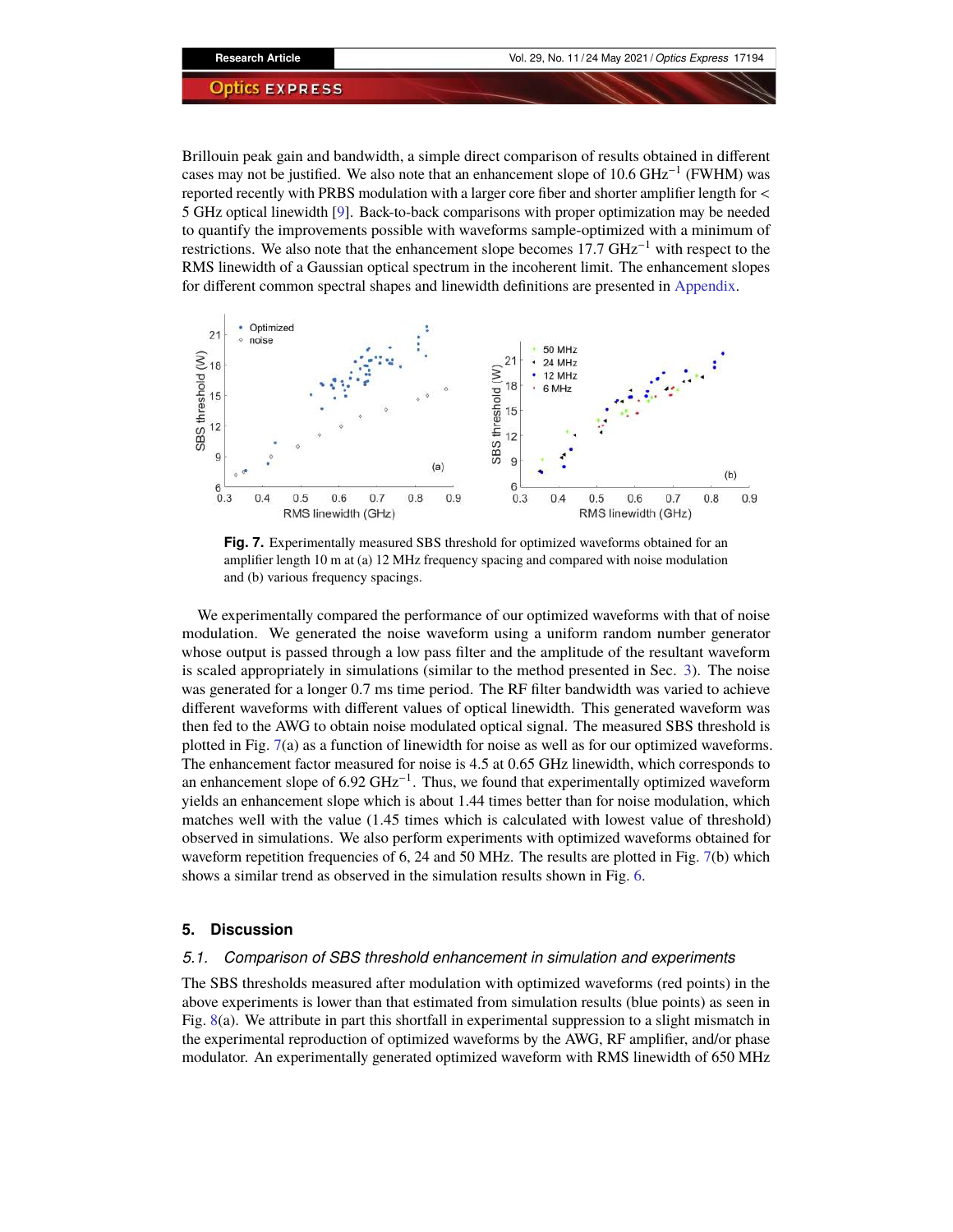and 12 MHz repetition frequency is plotted in Fig. [8\(](#page-12-0)b) along with a simulated waveform. The experimental waveform is calculated from the measured voltage fed into the phase modulator.



<span id="page-12-0"></span>**Fig. 8.** (a) Simulated SBS thresholds with optimized waveforms (blue) and experimentally measured waveforms (black) plotted along with experimentally measured SBS threshold (red) and (b) time trace of a simulated waveform with optical linewidth of 650 MHz to be generated by AWG (blue) and experimental waveform (as recalculated to phase) fed to the phase modulator (red).

Compared to the simulated waveform, we observe a small error for the experimentally generated waveform. To find the sensitivity of the SBS threshold to this error, we calculate the threshold with simulations run with the experimentally generated waveforms. The SBS threshold obtained for all the waveforms is plotted in Fig. [8\(](#page-12-0)a) (black points). We observe that all the experimental waveforms lead to a simulated threshold that is worse than that of the waveforms optimized in simulations, but better than the threshold measured in experiments. Thus, the non-ideal reproduction of the waveforms appears to partly explain the degradation in experimental SBS suppression. Other factors affecting the results can be uncertainties in the fiber parameters and the overall model (e.g., the assumption of scalar waves) used for the simulations. This would lead to waveforms that are optimized for an amplifier or conditions that differs from the actual case.

# *5.2. Performance of waveforms optimized for different lengths*

The enhancement factor for the SBS threshold by phase modulation is reported to reduce for decreasing length (e.g., below 10 m) in passive fibers for noise and PRBS modulation formats even when details such as clock frequency and RF power (i.e., modulation amplitude) are optimized for a specific length  $[5,6]$  $[5,6]$ . A related question is how well a waveform optimized for a specific amplifier length performs at other lengths. To study this, we simulate amplifiers of different lengths with a modulation waveform optimized for 10 m. We keep the total pump absorption constant at 5.2 dB (the absorption obtained previously for 10 m amplifier length) by changing the pump wavelength to yield a higher absorption per unit length for shorter amplifiers. To limit the change in pump wavelength to a smaller value, we used a wavelength of 971 nm for a length of 10 m. This results in the same absorption as obtained previously with 915 nm pumping. As we reduce the fiber amplifier length, we tune the pump wavelength closer to the absorption peak at around 975 nm. We first choose one optimized waveform obtained with 10 m amplifier length for each value of waveform repetition frequency with linewidth around 650 MHz and compute enhancement factors for lengths varying from 3.5 to 15 m. The simulation results are plotted in Fig. [9\(](#page-13-0)a). Similar to previous results [\[5\]](#page-16-4), the enhancement factor decreases for shorter amplifiers. We also observe that for the shorter amplifiers, all waveform repetition frequencies perform similarly but for longer amplifiers the longer waveforms (with smaller repetition frequency) perform better. The 20 ns period of the 50 MHz waveform corresponds to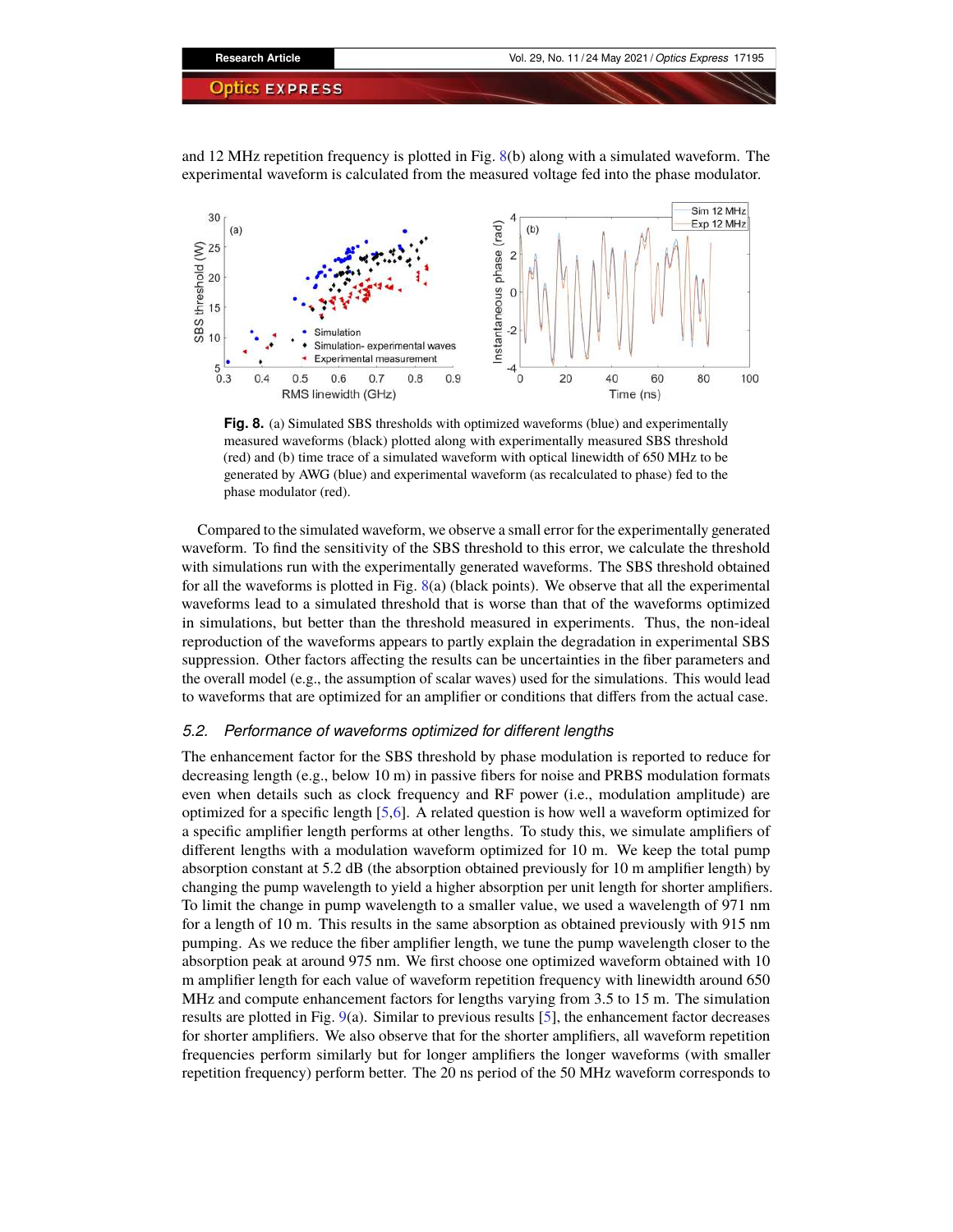4.1 m of fiber propagation (2.1 m round-trip), which we believe is a reason why the 50 MHz curve falls off for fibers longer than 4-5 m.



<span id="page-13-0"></span>**Fig. 9.** Length dependence of the enhancement factor achieved for (a) optimized waveforms with 650 MHz linewidth obtained for 10 m amplifier at various frequency spacing and their comparison with noise modulation of similar linewidth and (b) optimized waveforms with 650 MHz linewidth obtained for 10 m and 3.5 m amplifier length at 12 MHz frequency spacing

In addition, we observe that long period waveforms perform well for all investigated fiber lengths. Furthermore, as mentioned earlier, a longer waveform can in theory never be worse than a shorter one (at least if it is longer by an integer factor), so we attribute the absence of performance improvement for 6 MHz waveform compared to 12 MHz waveform to imperfect optimization. In contrast, for long fibers, shorter waveforms are increasingly worse, even when optimized for long fibers. Short waveforms can perform as well as the long ones for short fibers, but in no case did they perform better than the long waveforms. We also performed Pareto-optimization at shorter fiber lengths (i.e., at 3.5 m) with the long period waveform (i.e., 12 MHz) and evaluated its performance across various lengths. We found that for longer fibers, long period waveforms optimized at such lengths (i.e., 10 m in our case) performs slightly better than those optimized for shorter fibers (shown in Fig.  $9(b)$  $9(b)$ ). On the other hand, in shorter fibers their performance is found similar. Thus, to the extent that computational power and modulation hardware suffice, long waveforms seem best, and even when optimized for long fibers they seem to perform close to optimum also for short fibers.

We also compare the results with the enhancement factors obtained with noise modulation. Here, the noise waveforms are generated as in the previous simulations and the enhancement factor of the SBS threshold is computed for each length based on the average performance of many trials of noise waveforms. As seen from Fig. [9\(](#page-13-0)a), the noise waveforms do not perform as well as the optimized waveforms, except in cases where the optimized waveform period is too short relative to the fiber length.

# *5.3. Simulation with larger linewidths*

We next perform simulations to demonstrate the performance of the optimized waveforms at larger optical linewidths, potentially leading to kW level output power. Larger linewidths can be achieved by increasing the modulation depth (RF power) as well as the sampling frequency (RF bandwidth). Increasing the sampling frequency for a fixed frequency spacing means more points (n) to optimize. On the other hand, the maximum value of modulation depth depends on the available RF power and/or the RF power handling and the  $V_\pi$ -value of the phase modulator being used. We next optimize the 12 MHz waveform with twice the sampling rate of optimized points as previously used (1200 MHz instead of 600 MHz), while maintaining the modulation depth at  $\pm \pi$ . In addition, we optimize the case with the 600 MHz sampling rate of optimized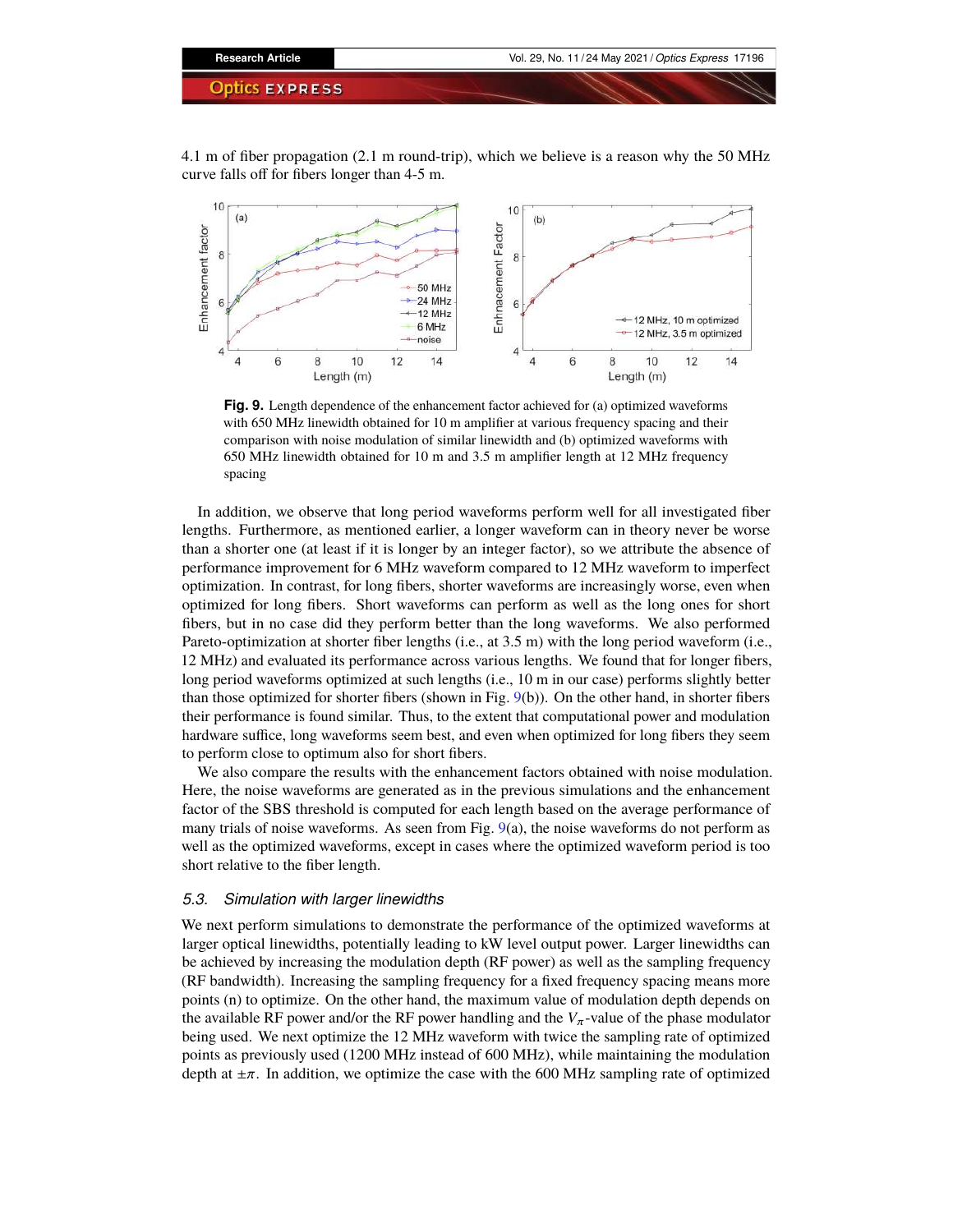points (as previously) but twice the modulation depth,  $\pm 2\pi$ . Both of these changes are expected to approximately double the signal linewidth that can be achieved. The SBS thresholds achieved for Pareto-optimized waveforms is plotted in Fig. [10.](#page-14-0) We observe that the optimized waveform are obtained in the RMS linewidth region between 0.9 GHz to 1.5 GHz. This is because the lower and upper bound provided for the pump power was chosen such that the optimization yields waveforms appropriate for kW-level power-scaling. The mean enhancement slope calculated for larger phase modulation depth i.e.,  $\pm 2\pi$  with 600 MHz sampling rate is about 12.8 GHz<sup>-1</sup> which is better than the 11.5 GHz<sup>-1</sup> mean enhancement observed for  $\pm \pi$  with 1200 MHz sampling rate. A possible explanation is that the optimization routine finds it more difficult to find global optima with the large number of points (100) in the 1200 MHz sampling case, but further investigations are needed to confirm this. Also, we observe that the enhancement slope for waveforms obtained with  $\pm 2\pi$  modulation depth and 600 MHz sampling rate increases for lower RMS linewidth. We believe that it would at least match the performance of waveforms obtained with  $\pm \pi$  modulation depth and 600 MHz sampling at lower RMS linewidths (below 0.9 GHz), since modulation depth limit of  $\pm \pi$  is a subset of  $\pm 2\pi$  modulation depth. Please note that the results obtained with  $\pm\pi$  modulation depth and 600 MHz sampling, which shows a mean enhancement slope of 13.8 GHz−<sup>1</sup> are re-plotted from Fig. [5](#page-8-0) for comparison. Regardless, we expect that modulation waveforms that allow for larger optical linewidths lead to larger enhancement factors and thus to scaling beyond 1 kW of output power even with relatively small cores.



<span id="page-14-0"></span>**Fig. 10.** SBS threshold for optimized waveform obtained with higher sampling rate or modulation depth for a 10 m amplifier length and compared with results obtained with lower sampling rate and lower modulation depth

#### **6. Conclusion**

In conclusion, we have demonstrated the mitigation of SBS in Yb-doped fiber amplifier through external phase modulation of a narrow linewidth source using optimized periodic waveforms. To the best of our knowledge, this work constitutes the first demonstration of SBS mitigation with waveforms optimized based on a comprehensive amplifier model including Brillouin parameters extracted from measurements. The optimized waveforms used in our work result from multi-objective Pareto optimization involving the RMS linewidth of the optical signal, output signal power, and relative Stokes power.

In case of a modulation bandwidth limited to 300 MHz and modulation amplitude limited to  $\pm\pi$  radians, it was possible to reach an enhancement factor for the SBS threshold relative to that without phase modulation of 6.9 for an optical linewidth of 650 MHz, corresponding to an enhancement slope of  $\sim 10 \text{ GHz}^{-1}$ . Modulation waveforms with relaxed limits on modulation bandwidth and amplitude allowed for larger optical linewidths, and larger SBS thresholds approximately in proportion. An enhancement factor of nearly 15 was reached for RMS linewidth of 1.3 GHz, which is expected to allow for kW-level power scaling in fibers with larger cores than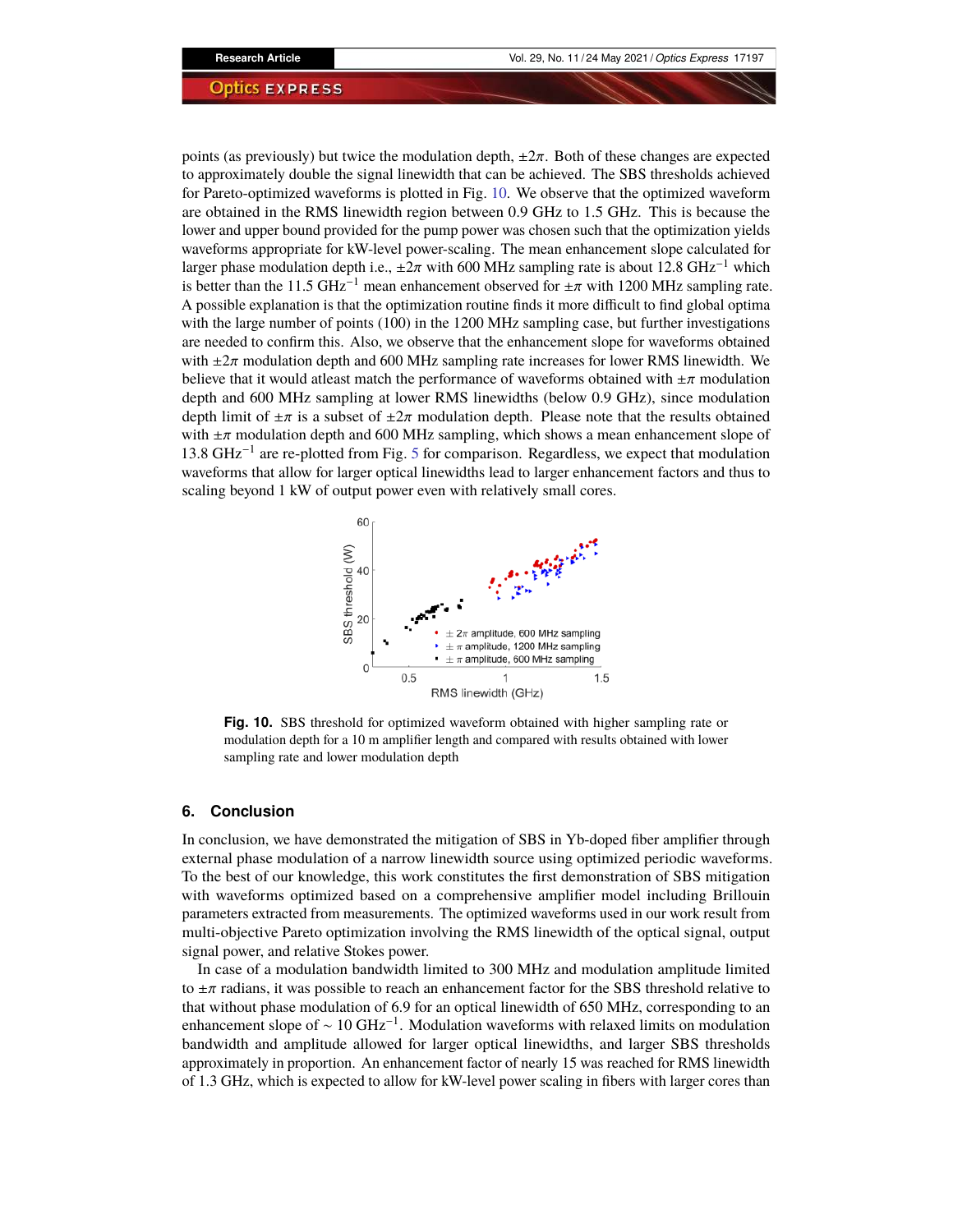we studied. The SBS mitigation is also studied for different lengths of the modulation waveform. In simulations, we found that a modulation waveform optimized for a fiber length of  $10 \text{ m}$  could be effective for lengths in the range  $3.5 - 15$  m, corresponding to fiber roundtrip times of  $34$  – 146 ns, but only if the modulation waveform was sufficiently long. Thus, an 83.3-ns waveform (12 MHz frequency) worked well for this range, whereas a 20 ns waveform (50 MHz frequency) proved worse for fibers longer than 5-6 m.

Experimentally, we verified the increase in SBS threshold in different cases, although it was slightly degraded compared to simulations. We found that experimental waveforms deviations from the simulated waveforms could partly explain this degradation, although imperfections in the model and parameter values are also expected to contribute. Nevertheless, we still found that the optimized waveforms provide 1.4 times higher enhancement in SBS threshold than noise modulation did. The relative enhancement improvement of optimized waveforms agreed with that obtained in simulations.

# <span id="page-15-0"></span>**Appendix A: Impact of lineshape and linewidth metric on incoherent Brillouin gain**

Here we consider the peak Brillouin gain in case of a broadened optical spectrum with lineshape  $S(v)$  in the incoherent approximation for a Lorentzian Brillouin lineshape with FWHM linewidth  $\Delta v_B$ . For simplicity, we consider optical line shapes for which the position of the Brillouin gain peak stays the same. The optical lineshape is normalized so that  $\int_{-\infty}^{\infty} S(v)dv = 1$  and shifted in frequency with peak at frequency  $v = 0$ . The Brillouin profile  $g_B(v, v_0)$  can be written as  $g_{B,0}/\{1+4[\nu-(\nu_0-\nu_B)/\Delta\nu_B]^2\}$ , where  $g_{B,0}$  is the peak value and  $\nu_0$  is the optical frequency of the Brillouin pump (i.e. signal) [\[24,](#page-17-10)[25\]](#page-17-11). In case of monochromatic Brillouin pump, this directly determines the Brillouin gain at frequency  $v$ , including the peak gain, following scaling with Brillouin pump intensity and fiber length. Without loss of generality, we will assume these equal to unity.

In the more general case of a broadened Brillouin pump, different parts of the pump spectrum contribute to the Brillouin gain  $G_B(v)$  at frequency v according to the value of  $g_B(v, v_0)$ . This can be evaluated as a convolution (represented by \*) of the Brillouin pump spectrum and the Brillouin lineshape:

$$
G_B(\nu) = g_B(\nu, \nu_0) * S(\nu) = \int_{-\infty}^{\infty} \frac{g_{B,0}}{1 + 4\left(\frac{\nu' - (\nu_0 - \nu_B)}{\Delta \nu_B}\right)^2} S(\nu - \nu') d\nu'.
$$
 (8)

At the gain peak at  $v = v_0 - v_B$ , we get

$$
\frac{G_B(v_0 - v_B)}{G_{B,0}} = \int_{-\infty}^{\infty} \frac{S((v_0 - v_B) - v')}{1 + 4\left(\frac{v' - (v_0 - v_B)}{\Delta v_B}\right)^2} dv' = \int_{-\infty}^{\infty} \frac{S(-v)}{1 + 4\left(\frac{v}{\Delta v_B}\right)^2} dv.
$$
(9)

where the integration variable is changed according to  $v = v' - (v_0 - v_B)$  and  $G_{B,0}$  is the peak Brillouin gain without broadening, which is equal to *gB*,0 with assumed scaling. In case of a Lorentzian optical lineshape of FWHM linewidth ∆ν*FWHM*, Eq. (9) evaluates to  $G_B/G_{B,0} = (1 + \Delta v_{FWHM}/\Delta v_B)^{-1}$ , where we have dropped the frequency argument from the peak Brillouin gain (i.e.,  $G_B = G_B(v_0 - v_B)$ ). In this simple approach, the Brillouin threshold becomes proportional to  $(G_B/G_{B,0})^{-1} = G_{B,0}/G_B = 1 + \Delta v_{FWHM}/\Delta v_B$ . This is also equal to the enhancement in threshold, with "enhancement slope" equal to  $\Delta v_B^{-1}$ . However, this is modified for other lineshapes. For those, an "enhancement slope coefficient"  $k_{FWHM}$  can be introduced, so that  $G_{B,0}/G_B = 1 + k_{FWHM} \Delta v_{FWHM} / \Delta v_B$ . Note however that this is in general only an approximation to Eq. (9), valid for large optical linewidths ( $\Delta v_{FWHM} \gg \Delta v_B$ ; the expression can then be further simplified to  $G_{B,0}/G_B = k_{FWHM} \Delta v_{FWHM}/\Delta v_B$ ). Alternatively, one can use the RMS linewidth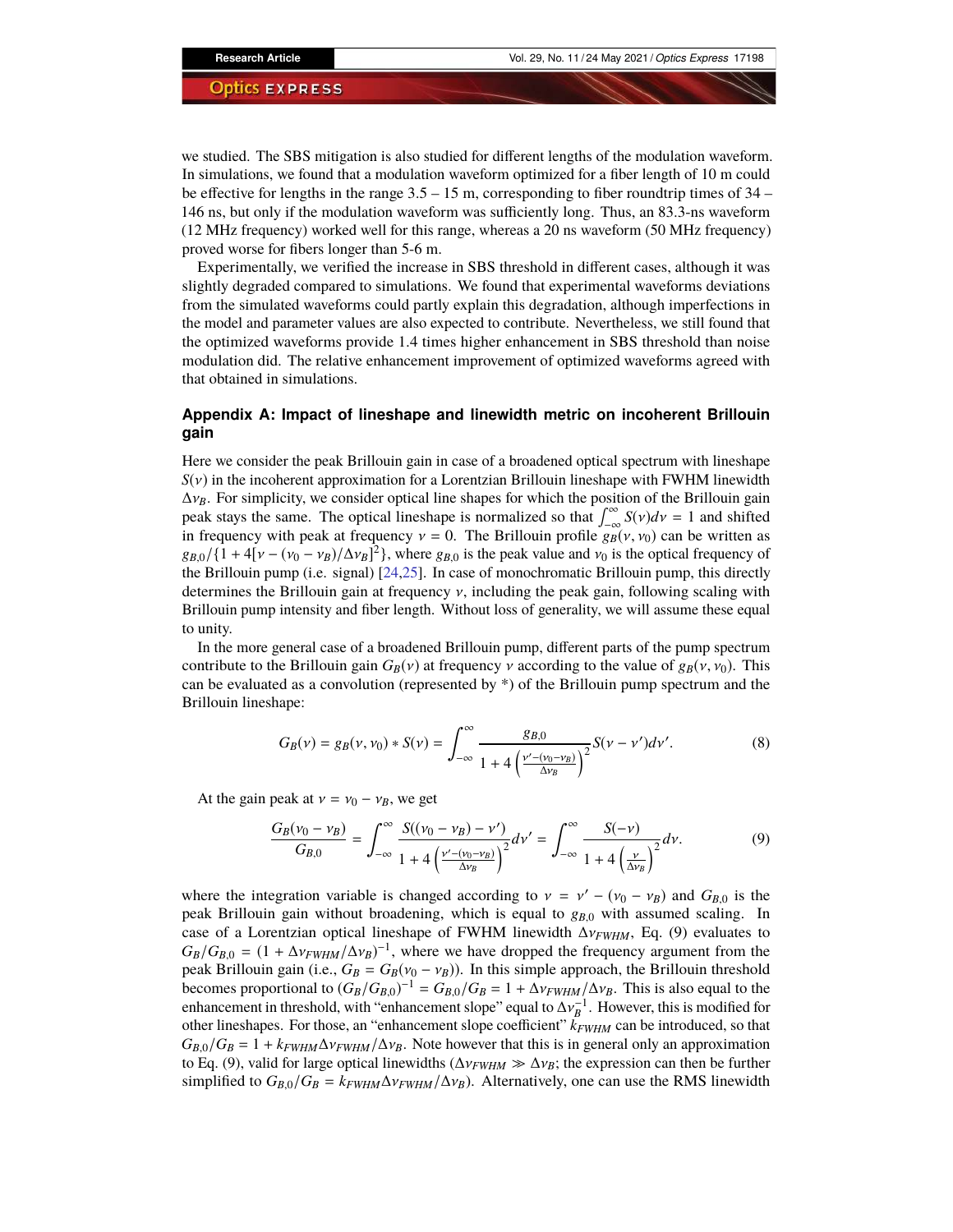$\Delta v_{RMS}$ , i.e.,  $G_{B,0}/G_B = 1 + k_{RMS}\Delta v_{RMS}/\Delta v_B$ , with a different value for the enhancement slope coefficient *kRMS*. Table [2](#page-16-11) summarizes the exact expressions for the integral as well as the coefficients *kFWHM* and *kRMS* for different optical lineshapes. Relations between the RMS and FWHM linewidths are also given. The Brillouin linewidth is still the FWHM value (the RMS linewidth of a Lorentzian spectrum is infinite). Note that the value of the slope coefficients can vary by almost a factor-of-two, depending on lineshape and linewidth definition. For  $\Delta v_B = 45$ MHz and a Gaussian optical spectrum, the enhancement slope  $k_{RMS}/\Delta v_B$  becomes 17.7  $GHz^{-1}$ .

| Shape of optical<br>spectrum $S(v)$                                 | Rectangular                                                                           | Lorentzian                                               | Gaussian                                                                                                                                                |
|---------------------------------------------------------------------|---------------------------------------------------------------------------------------|----------------------------------------------------------|---------------------------------------------------------------------------------------------------------------------------------------------------------|
| $S(\nu)$                                                            | $S_{max}$ ,<br>$ \nu \!<\!\!\Delta\nu_{FWHM}/2$ 0,<br>$ \nu $ > $\Delta \nu$ $FWHM/2$ | $\frac{S_{max}}{1 + (\frac{2\nu}{\Delta \nu_{FWHM}})^2}$ | $S_{max}e^{[-ln2(2\nu/\Delta\nu_{FWHM})^2]}$                                                                                                            |
| $S_{max} \times \Delta v_{FWHM}$                                    | 1                                                                                     | $2/\pi \approx 0.6366$                                   | $2(\ln 2/\pi)^{1/2} \approx 0.9394$                                                                                                                     |
| $G_{R,0}/G_R$ (Inverse of<br>Eq. $(8)$ )                            | $\frac{\Delta v_{FWHM}/\Delta v_B}{\arctan \frac{\Delta v_{FWHM}}{\Delta v_R}}$       | $1 + \frac{\Delta v_{FWHM}}{\Delta v_B}$                 | $\Delta v$ <sub>FWHM</sub> / $\Delta v$<br>$2^{(\Delta v_B/\Delta v_{FWHM})^2} \sqrt{\pi \ln 2}$ erfc $\frac{\Delta v_B \sqrt{\ln 2}}{\Delta v_{FWHM}}$ |
| $k$ <i>FWHM</i>                                                     | $2/\pi \approx 0.6366$                                                                | 1                                                        | $(\pi ln2)^{-1/2} \approx 0.6777$                                                                                                                       |
| $k_{RMS}$                                                           | $2 \sqrt{3}/\pi \approx 1.103$                                                        | Not applicable                                           | $(2/\pi)^{1/2} = 0.7979$                                                                                                                                |
| $\Delta v_{RMS} =$<br>$2\sqrt{\int_{-\infty}^{\infty} v^2 S(v) dv}$ | $3^{-1/2}\Delta v_{FWHM} \approx$<br>$0.5774 \Delta v$ FWHM                           | Infinite                                                 | $(2ln2)^{-1/2} \Delta v_{FWHM} \approx 0.8493$<br>$\Delta v$ <sub>FWHM</sub>                                                                            |

<span id="page-16-11"></span>Table 2.  $G_{B,0}/G_B$  from Eq. (9),  $k_{FWHM}$ ,  $k_{RMS}$ , and relation between FWHM and **RMS linewidth for different optical spectral shapes and a Lorentzian Brillouin spectrum.**

**Funding.** Ministry of Electronics and Information technology (MEITY-PHS-2693); Scheme for Promotion of Academic and Research Collaboration (SPARC/2018-2019/P942/SL); UK-India Education and Research Initiative (P942).

**Disclosures.** The authors declare no conflicts of interest.

**Data availability.** Data underlying the results presented in this paper are not publicly available at this time but may be obtained from the authors upon reasonable request.

#### **References**

- <span id="page-16-0"></span>1. R. Smith, "Optical power handling capacity of low loss optical ?bers as determined by stimulated Raman and Brillouin scattering," [Appl. Opt.](https://doi.org/10.1364/AO.11.002489) 11(11), 2489-2494 (1972).
- <span id="page-16-1"></span>2. D. J. Richardson, J. Nilsson, and W. A. Clarkson, "High power fiber lasers: current status and future perspectives [invited]," [J. Opt. Soc. Am. B](https://doi.org/10.1364/JOSAB.27.000B63) 27(11), B63-B92 (2010).
- <span id="page-16-2"></span>3. J. E. Rothenberg, P. A. Thielen, M. Wickham, and C. P. Asman, "Suppression of stimulated Brillouin scattering in single-frequency multi-kilowatt fiber amplifiers," in *Proc. SPIE 6873, Fiber Lasers V: Technology, Systems, and Applications*, vol. 687300 (2008).
- <span id="page-16-3"></span>4. J. Hansryd, F. Dross, M. Westlund, P. A. Andrekson, and S. N. Knudsen, "Increase of the SBS threshold in a short highly nonlinear fiber by applying a temperature distribution," [J. Lightwave Technol.](https://doi.org/10.1109/50.964069) **19**(11), 1691-1697 (2001).
- <span id="page-16-4"></span>5. C. Zeringue, I. Dajani, S. Naderi, G. T. Moore, and C. Robin, "A theoretical study of transient stimulated Brillouin scattering in optical fibers seeded with phase-modulated light,<sup>™</sup> [Opt. Express](https://doi.org/10.1364/OE.20.021196) **20**(19), 21196–21213 (2012).
- <span id="page-16-7"></span>6. V. R. Supradeepa, "Stimulated Brillouin scattering thresholds in optical fibers for lasers linewidth broadened with noise," [Opt. Express](https://doi.org/10.1364/OE.21.004677) 21(4), 4677–4687 (2013).
- <span id="page-16-5"></span>7. B. Anderson, A. Flores, R. Holten, and I. Dajani, "Comparison of phase modulation schemes for coherently combined fiber amplifiers," [Opt. Express](https://doi.org/10.1364/OE.23.027046) 23(21), 27046-27060 (2015).
- <span id="page-16-6"></span>8. C. Yu, S. Augst, S. Redmond, K. Goldizen, D. Murphy, A. Sanchez, and T. Fan, "Coherent combining of a 4 kW, eight-element fiber amplfier array," [Opt. Lett.](https://doi.org/10.1364/OL.36.002686)  $36(14)$ , 2686 (2011).
- <span id="page-16-8"></span>9. M. Liu, Y. Yang, H. Shen, J. Zhang, X. Zou, H. Wang, L. Yuan, Y. You, G. Bai, B. He, and J. Zhou, "2.2 GHz pseudo-random binary sequence phase modulated fiber amplifier with Brillouin gain-spectrum overlap," [Sci. Rep.](https://doi.org/10.1038/s41598-019-57408-5) **10**(1), 629 (2020).
- <span id="page-16-9"></span>10. Y. Liu, Z. Lu, Y. Dong, and Q. Li, "Research on stimulated Brillouin scattering suppression based on multi-frequency phase modulation," [Chin. Opt. Lett.](https://doi.org/10.3788/COL20090701.0029) **7**(1), 29-31 (2009).
- <span id="page-16-10"></span>11. A. V. Harish and J. Nilsson, "Optimization of phase modulation with arbitrary waveform generators for optical spectral control and suppression of stimulated Brillouin scattering," [Opt. Express](https://doi.org/10.1364/OE.23.006988) 23(6), 6988–6999 (2015).